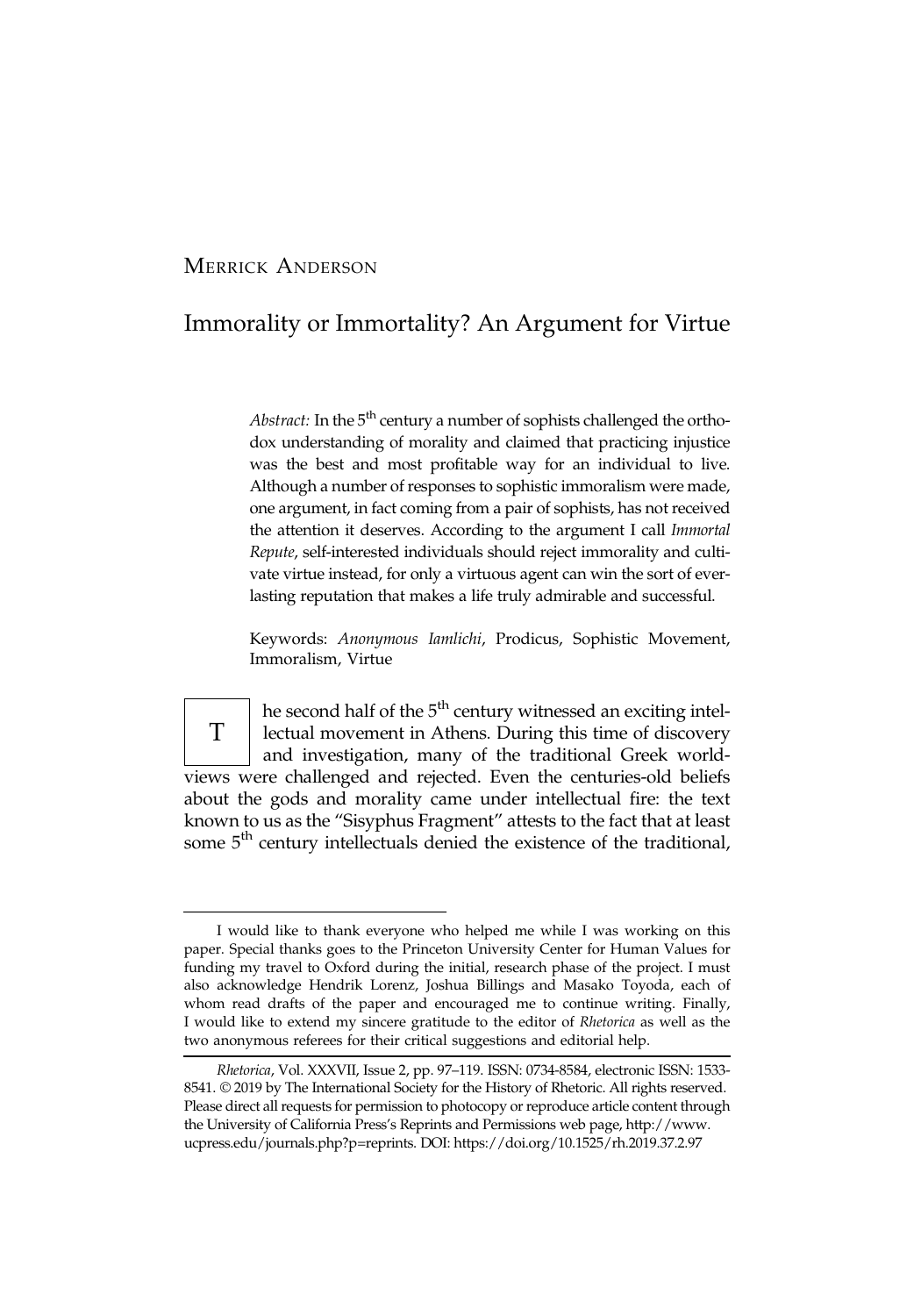interventionist gods.<sup>1</sup> And once the divine punishments for unjust behavior that these gods were customarily thought to dispense had been called into question, some Greeks began to wonder whether following the moral principles of their society was the most prudent way to live.<sup>2</sup> At least a few thought not. The remaining fragments of Antiphon's On Truth include arguments showing that breaking the laws and practicing injustice is often more beneficial than being just, provided that one's injustice is kept secret.<sup>3</sup> Similar arguments are presented by Callicles, a student of the sophist Gorgias, in the Gorgias and by the sophist Thrasymachus in the Republic – and the arguments of both these Platonic characters appear to be developments of earlier arguments made by real  $5<sup>th</sup>$  century sophists.<sup>4</sup> It is clear that during

<sup>&</sup>lt;sup>1</sup>DK88, B25. See in particular lines 11-26, where belief in the gods is said to have been mendaciously manufactured by a "clever and wise man" as a political tool to prevent people from breaking the laws and harming others. For an interesting discussion of this, see Patrick O'Sullivan's "Sophistic Ethics, Old Atheism, and 'Critias' on Religion," Classical World 105.2 (2012): 167–85. <sup>2</sup>

 $^{2}$ The author of the Sisyphus Fragment probably wondered this himself. Many scholars feel that this text is a clear literary expression of the dangerous, sophistic immoralism that developed in the 5<sup>th</sup> century. So Charles Kahn, in his "Greek Religion and the Sisyphus Fragment," Phronesis 42.3 (1997): 259, says that the Sisyphus Fragment is, "the most extreme expression of this atmosphere of moral cynicism, documented in the Antiphon fragments and caricatured in the Clouds."

<sup>&</sup>lt;sup>3</sup>See DK87, B44. On Truth has received a significant amount of sustained scholarly attention and many different interpretations of this very important fragment have been offered in the literature. The majority of scholars hold that Antiphon endorses the practice of intelligent injustice as profitable and rational for the selfinterested individual. Others have denied that Antiphon really endorsed the practice of injustice, either on the grounds that the considerations raised in B44 are theoretical, and therefore do not suggest any sort of practical conclusions at all, or on the grounds that his account of what is profitable or rational for the individual to pursue is not – contrary to the initial appearances of the text – antithetical to justice. I cannot offer a full defense of the standard view here. I restrict myself to two observations. First, to the best of our knowledge Antiphon's text contains the most explicit attempt by any sophist to show that just behavior is not good for the just individual. And second, it is very difficult to understand why later authors were so concerned to defend the profitability of justice if no one had seriously maintained the contrary view. For a full defense of the majority view, including an admirable discussion of the secondary literature, see Gerard Pendrick's Antiphon the Sophist (Cambridge: Cambridge University Press, 2002), 315–377. <sup>4</sup>

<sup>&</sup>lt;sup>4</sup>It is now common to recognize the influence of genuine sophistic thought on Plato's presentation of Callicles and Thrasymachus. For example, in her insightful Stanford Encyclopedia of Philosophy article, "Thrasymachus and Callicles," (2011), Rachel Barney suggests that Antiphon is the historical inspiration behind Plato's two great critics of conventional morality. For a more sustained discussion of the sophistic background of Thrasymachus in the Republic, without, however, attempting to identify any one particular sophist as the inspiration for Plato's depiction of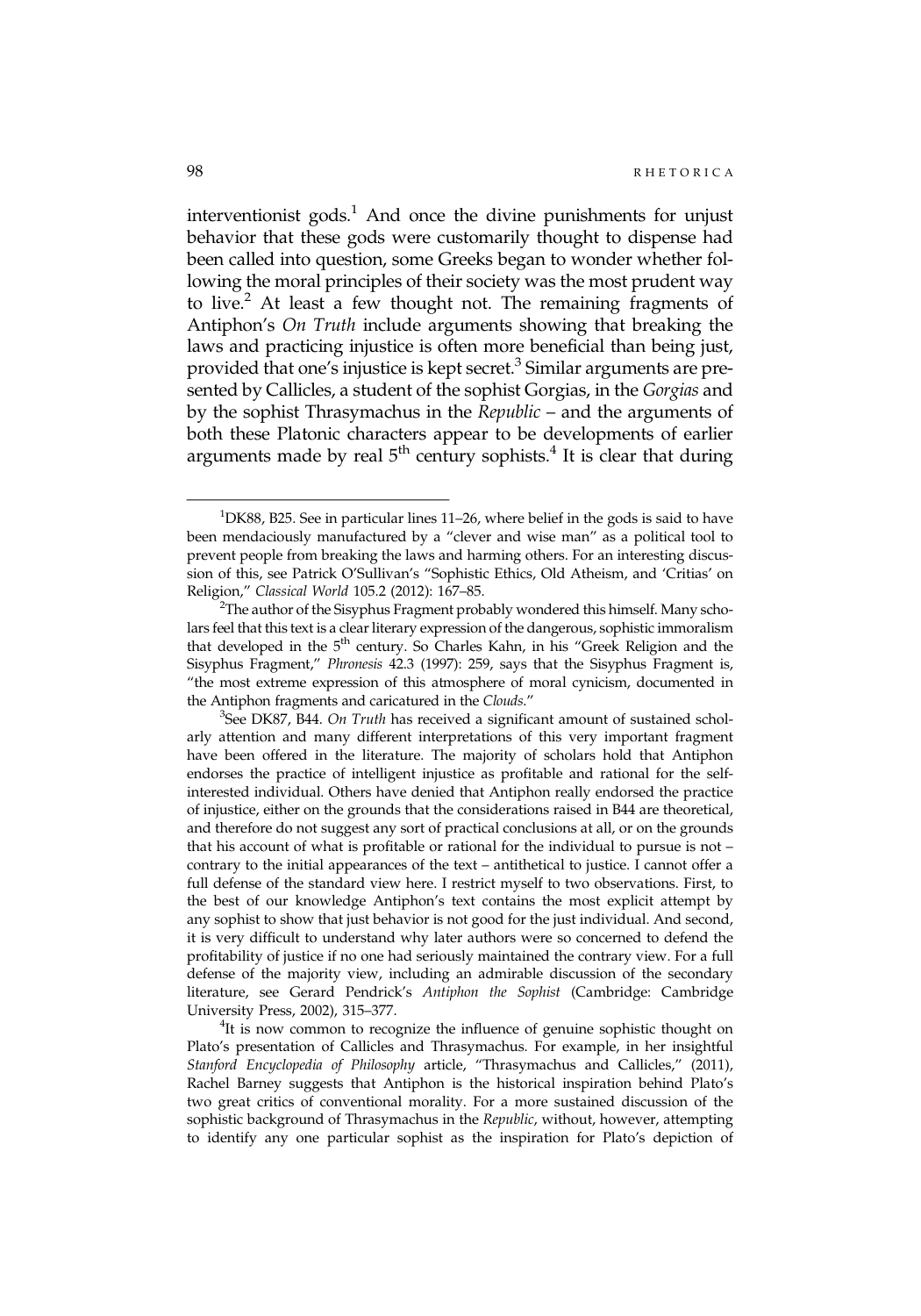this exciting period of Greek thought a number of figures argued that intelligent individuals had compelling, self-interested reasons to be unjust and immoral, because this offered them the best prospects of living the good life. $5$ 

It is also clear that other figures took it upon themselves to respond to those who endorsed the life of injustice. In the Republic, for example, Plato tries to show that Thrasymachus' immoralism is deeply and perniciously misguided. Plato's mouthpiece in this dialogue, Socrates, maintains that the cultivation of justice is more profitable than the cultivation of injustice – and indeed that it is indispensable for the good life – because justice produces a healthy and ordered soul, upon which the agent's well-being ultimately depends, whereas the practice of injustice corrupts the individual's soul. One of the explicitly flagged purposes of the dialogue is to offer an elaborate response to a group of unnamed advocates for the unjust and immoral life, and it is reasonable to suppose that these unnamed figures include the  $5<sup>th</sup>$  century defenders of injustice.<sup>6</sup>

But Plato was not the first person to respond to these pernicious views. In this paper I will argue that there was an earlier,  $\hat{5}^{th}$  century response to immoralism, in fact offered by a pair of sophists, which I call Immortal Repute. We possess two versions of this argument: one in the Anonymous Iamblichi (hereafter AI) and the other in Prodicus's "Choice of Heracles" (hereafter CH). We can be confident that both versions of the argument were offered as part of a response to the views of earlier, although unnamed, opponents who had praised the immoral life and defended the practice of intelligent injustice. In order to turn potential rogues away from this immoralism, our texts argue that the moral way of life is ultimately better for the individual than

 $\epsilon$ That Plato intended the Republic to include a response to a group of unnamed friends of injustice is indicated by Glaucon and Adeimantus in their restatement of Thrasymachus' position at the outset of book II. The brothers announce that although they are not convinced that injustice is more profitable than justice for the individual, they cannot help but be sympathetic to this view, for this is what everyone teaches them (358c-d, 362c and 367b-c). Both stress that it is not just Thrasymachus, but countless others (μυρίοι ἄλλοι, 358c8) who advocate immoralism. Part of Plato's purpose of in the Republic is to respond to these unnamed others.

Thrasymachus, see my "Thrasymachus' Sophistic Account of Justice in Republic i," Ancient Philosophy 36.1 (2016): 151-172.

 $5$ I will use the terms "unjust" / "immoral" and "just" / "moral" interchangeably in this paper. It is sometimes suggested that Greeks lacked the special concept of morality that we, as moderns, are supposed to have discovered. I very much doubt that things are so simple, although I will not discuss this here. In any case, when I use just/unjust or morality/immorality I mean only to refer to the pre-theoretical concepts of propriety/impropriety or acting rightly/acting wrongly. Obviously, such concepts were available to the Greeks.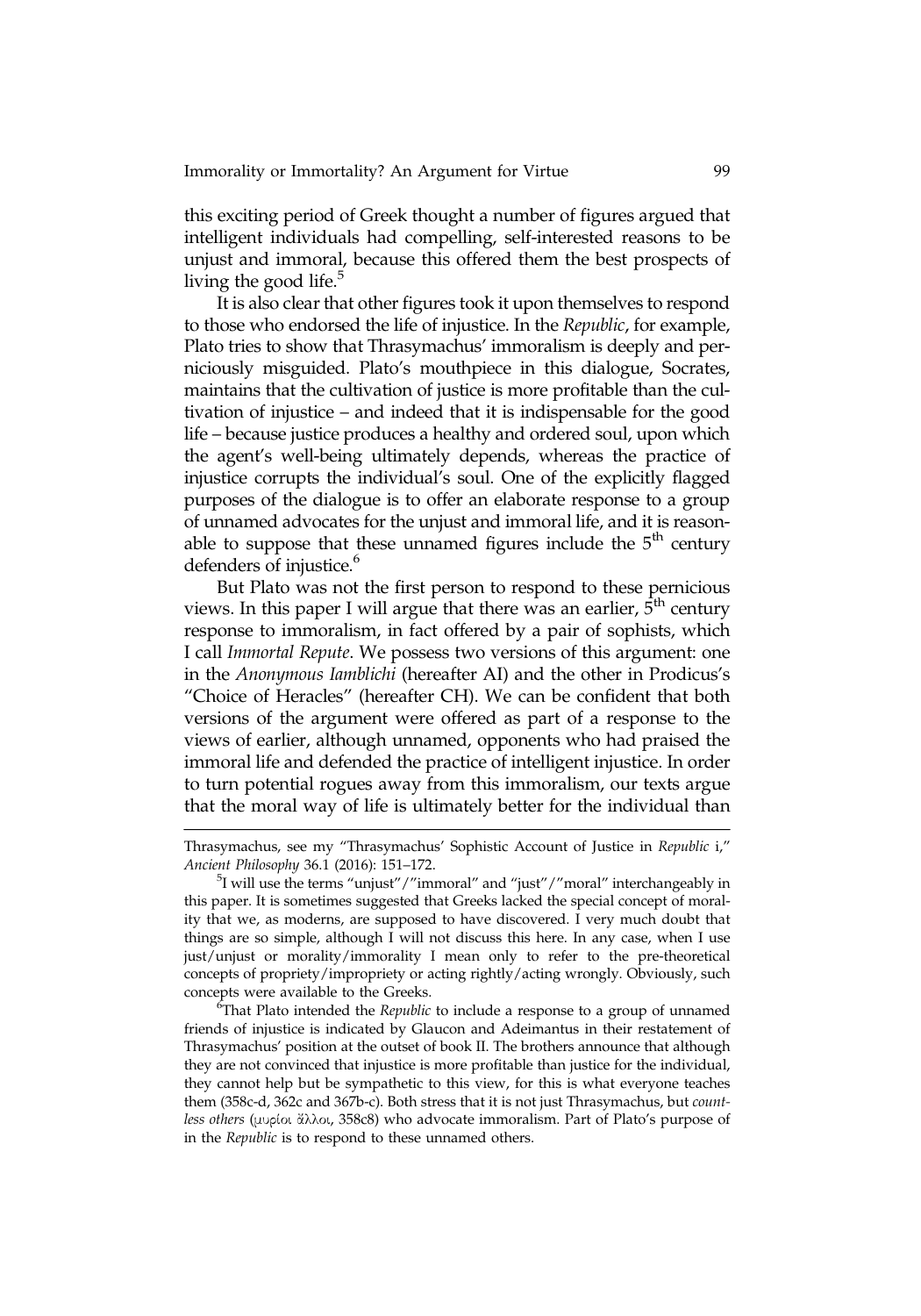the immoral way of life, because it is only through the practice of virtue that one can win a great reputation while alive and, more importantly, a posthumous fame resulting in a sort of immortality. This posthumous prize is assumed to be a significant contribution to the successful and good life, so the individual is supposed to recognize a prudential, self-interested reason to be moral and practice virtue.

Sadly, this argument has not received the attention it deserves. I suspect that this is due to the fact that scholars often rely (at least in large part) on Plato's dialogues to reconstruct the views of the sophists and that, save for one possible yet notable exception, there are no traces of Immortal Repute in the Platonic Corpus.<sup>7</sup> Nevertheless, it is unfortunate that this argument has not been more widely recognized. For if the claims of this paper are correct, Immortal Repute is an authentically sophistic argument which provides us with an unmediated glimpse into the workings of the  $5<sup>th</sup>$  century sophistic movement.

In what follows, I first discuss the version of our argument found in AI. Next, I offer a novel interpretation of Prodicus's CH according to which it implies that certain uniquely virtuous individuals can become revered as deities in posterity and, in this way, achieve a great and eternal fame. I conclude by briefly evaluating Immortal Repute.

The AI is a short and wonderful (if understudied) $8$  text, which has been preserved in the 20<sup>th</sup> chapter of Iamblichus' Protrepticus. Little is

I think that everyone does everything on behalf of undying virtue and the accompanying glorious reputation; and to the extent that they are better, they do this more. For they love immortality.

Although this is not stated as an explicit argument for virtue, it is easy enough to see how it might be turned into one. This is one passage that quite possibly reveals Plato's debt to the ideas that I discuss in this paper. Plato may even admit as much, I think, when he has Socrates remark that Diotima is here speaking just like those perfect sophists [ὥσπερ οἱ τέλεοι σοφισταί, 208c1]. A natural way to read "perfect sophists" is indicating that the sophists in question were morally good and not, as might have been assumed, morally depraved. If so, Socrates is presumably likening Diotima to a group of sophists who appealed to considerations of reputation to promote the morally good life. It is possible that the author of AI and Prodicus are two of the sophists to which Socrates alludes. <sup>8</sup>

<sup>8</sup>I know of only three insightful, peer-reviewed articles that offer sustained discussions highlighting the significance of AI: Thomas Cole's "The Anonymous Iamblichi and His Place in Greek Political Theory," Harvard Studies in Classical Philology 65 (1961): 127–63; Jacqueline de Romilly's "Sur un Écrit Anonyme Ancien et Ses Rapports Avec Thucydide," Journal des Savants 1 (1980): 19–34; and Michelle

<sup>&</sup>lt;sup>7</sup>The passage in question is  $Symposium$  208d7-e1, where Socrates reports Diotima as saying:

ἀλλ' οἶμαι ὑπὲρ ἀρετῆς ἀθανάτου καὶ τοιαύτης δόξης εὐκλεοῦς πάντες πάντα ποιοῦσιν, ὅσῳ ἂν ἀμείνου ὦσι, τοσούτῳ μᾶλλον· τοῦ γὰρ ἀθανάτου ἐρῶσιν.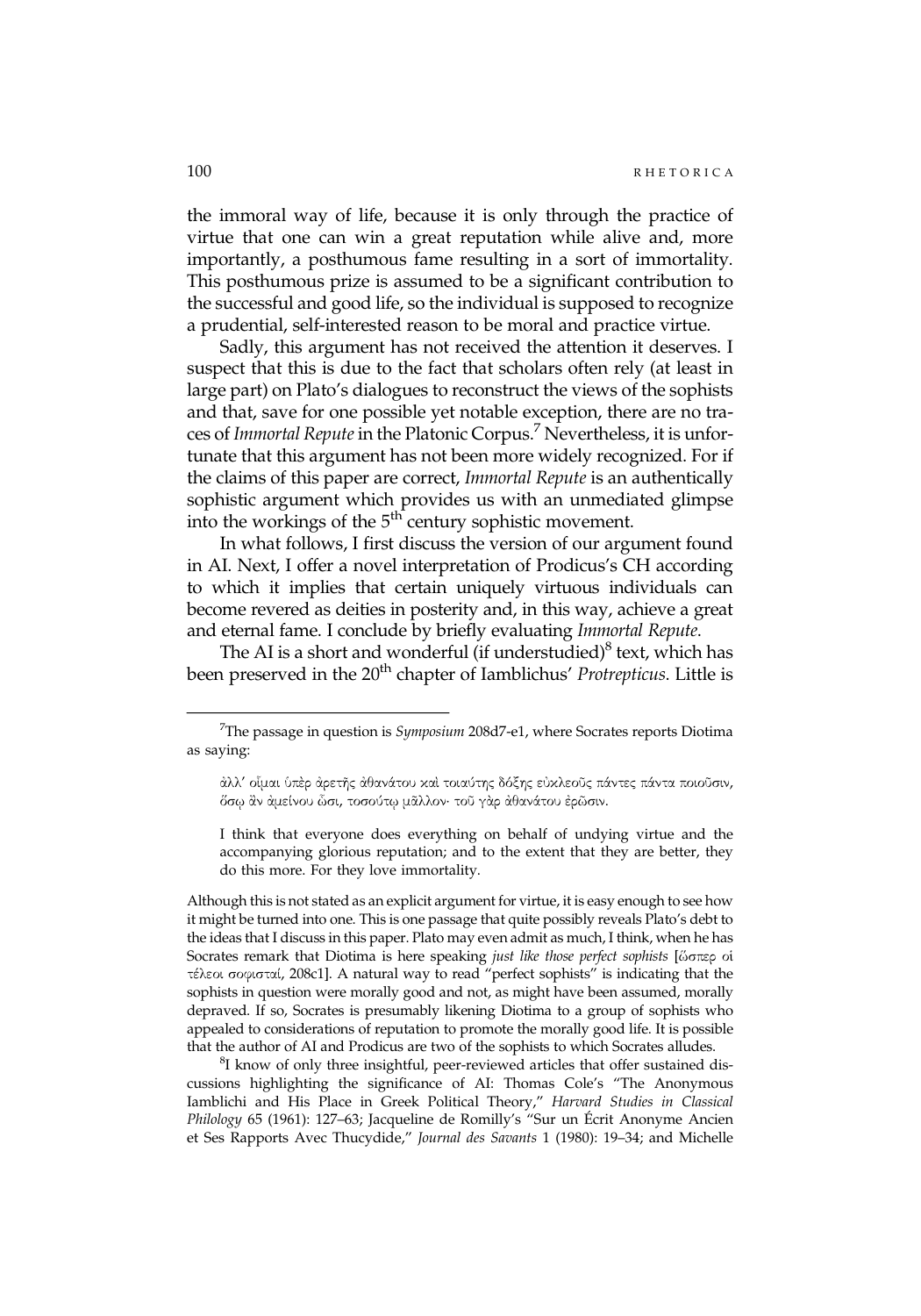known about Iamblichus' life beyond the fact that he was a Neoplatonist philosopher, who probably studied with Porphyry in either Rome or Sicily and who founded his own school in Apamea (modern-day Syria), where he worked in the late  $3<sup>rd</sup>$  or early  $4<sup>th</sup>$  century CE. Unfortunately, Iamblichus does not identify the author of the work he reproduces in the penultimate chapter of his own composition – hence its customary name. Nevertheless, the content and the style of the work betray its origin. Because the text makes much of the hallmark sophistic distinction between νομός and φύσις and evinces a preoccupation with the looming figure of "the tyrant," it is almost certain that our text was written near the end of the 5<sup>th</sup> century and quite likely that the author of AI was himself intimately familiar with the sophistic movement. Indeed, this has seemed so obvious that over the past 150 years there has been a race among preeminent classical scholars to pin the authorship of this text on virtually every known sophist. $9$  It is unlikely that any conjecture regarding authorship will ever establish itself sufficiently to win universal approval, so in the following discussion I will make no assumptions about whom Iamblichus was quoting. But the fact that he quoted this text in a Protrepticus is worthy of note. Standardly, a protreptic text – that is, an exhortation to philosophy – operates by arguing that the practice of philosophy contributes to the success of one's life in one way or another. That Iamblichus could so easily include AI (which was written before philosophy attained the self-identity as a way of life) in his Protrepticus reveals that our text is concerned to address the question of how an individual might lead a successful life.

AI's answer to this question is that such a life requires the enjoyment of certain goods, importantly including the good of being held

Lacore's "L'Homme D'Acier ἀδαμάντινος ἁνήρ De L'Anonyme De Jamblique À Platon," Revue des Études Grecques 110 (1997): 399–419. These papers do a fine job drawing connections between the AI and other (roughly) contemporaneous works, which is important to do because it increases our confidence that AI was written near the end of the  $5<sup>th</sup>$  century. Sadly, though, these authors do not spend as much time interpreting the arguments of the text on their own terms or analyzing the moral and political ideas contained within it. It is high time for more work to be done on this text.

<sup>&</sup>lt;sup>9</sup>See Das Recht Im Denken Der Sophistik (Teubner: Stuttgart, 1997), 321-33, where Klaus Friedrich Hoffman devotes an entire section to the Verfasserfrage, which includes an extremely detailed and erudite discussion of previous attempts to identify the author of our text. His discussion concludes with the sobering, yet highly plausible result: "Diese zahlreichen Bezüge erweise den A. als selbständigen Sophisten, dessen genaue Identität ohne weiter Funde im Dunkeln bleiben muß" (332).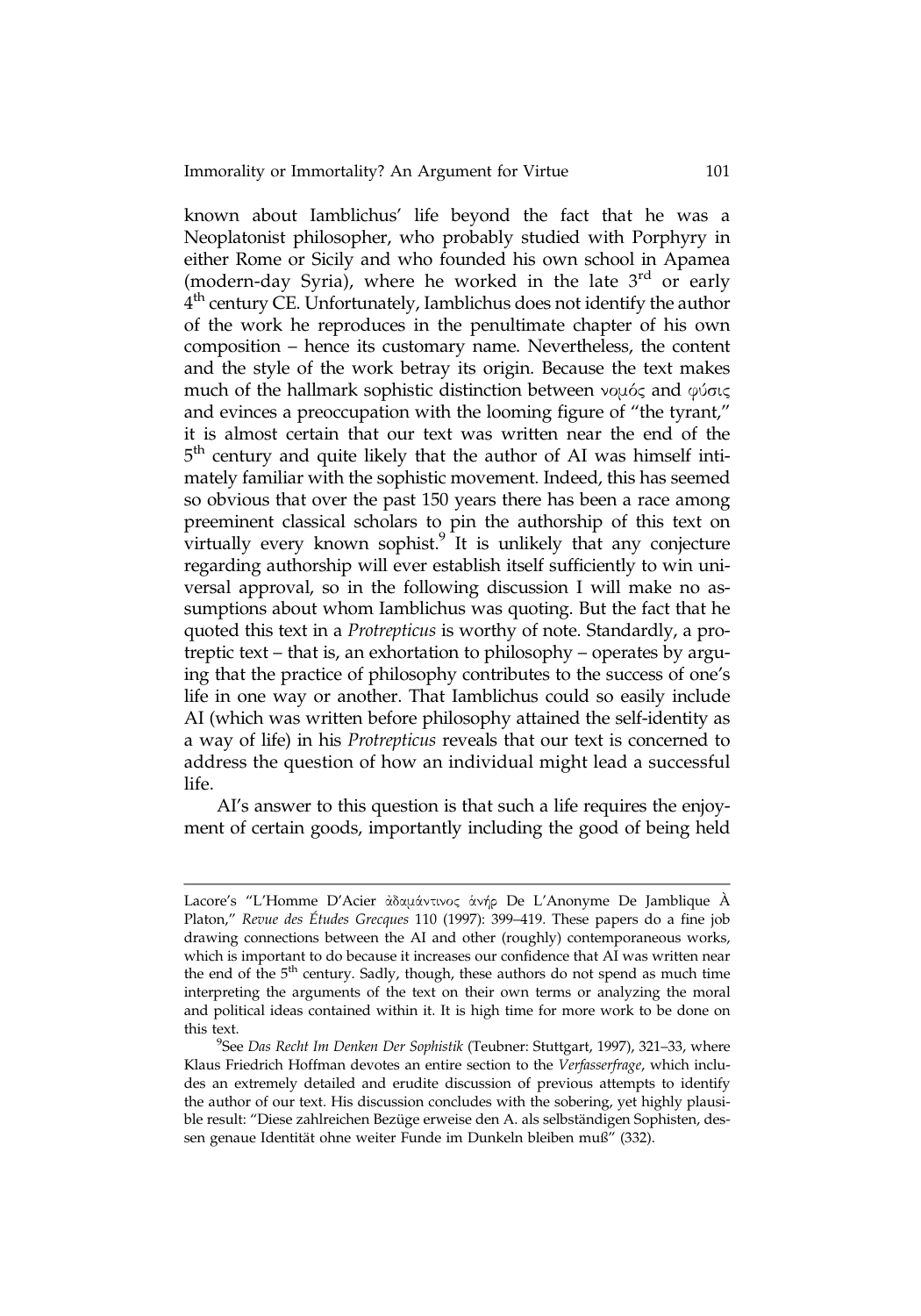in high esteem by one's fellow citizens and peers. Throughout the text the author takes it for granted that his readers will be motivated by the desire to win a good reputation and that they will (rightly) consider such a reputation to be a crucial element of the good life. Thus, the initial sections of the text offer advice about how an individual must train if they hope to attain mastery in any craft without incurring the enmity of their peers (P, 95.20–97.10/DK89 B1, 1.1–2.8).10 We are told, for example, that one must start training early and train often, for people are less likely to begrudge others their accomplishments if they have witnessed the long labors required for them. One other piece of advice is particularly relevant for our purposes: since people are less likely to resent those who use their talents to benefit others rather than themselves, AI informs its readers that an individual who hopes for a good reputation must work for good and noble ends (96.30–97.6/B1, 2.7). Indeed, our author later makes clear that the best way to win a good reputation is to acquire complete virtue, and then proceeds to explain how one might do this (97.25–28/B1, 3.3):

Τόν τε αὖ ἀρετῆς ὀρεγόμενον τῆς συμπάσης σκεπτέον εἶναι, ἐκ τίνος ἂν λόγου ἢ ἔργου ἄριστος εἴη· τοιοῦτος δ' ἂν εἴη ὁ πλείστοις ὠφέλιμος ὤν.

We must also consider the one desiring complete virtue, and from what word or deed he would be most excellent. He would be such if he was useful to as many people as possible. $^{11}$ 

To become virtuous, then, one must become useful to as many people as possible. And one becomes useful to as many people as possible, the text goes on to explain, by becoming a servant to the laws and to justice, since these are what hold cities together and allow for friendship among citizens (98.10–13/B1, 3.6).

Already we can detect a close connection between self-interest and moral behavior. AI's advice is that the person who hopes to win a good reputation should strive for complete virtue, where this means helping as many people as possible through the promotion of justice and the laws. Of course, living this sort of life might be quite demanding, potentially requiring an immense amount of effort and labor. The author of our text presumably senses that a number of his readers may

 $10I$  follow the Greek text of Édouard Des Place, ed., Jamblique, Protreptique (Les Belles Lettres: Paris, 2003).  $11\text{Al}$  translations are my own, although I have profited from consulting the edi-

tions and translations cited throughout.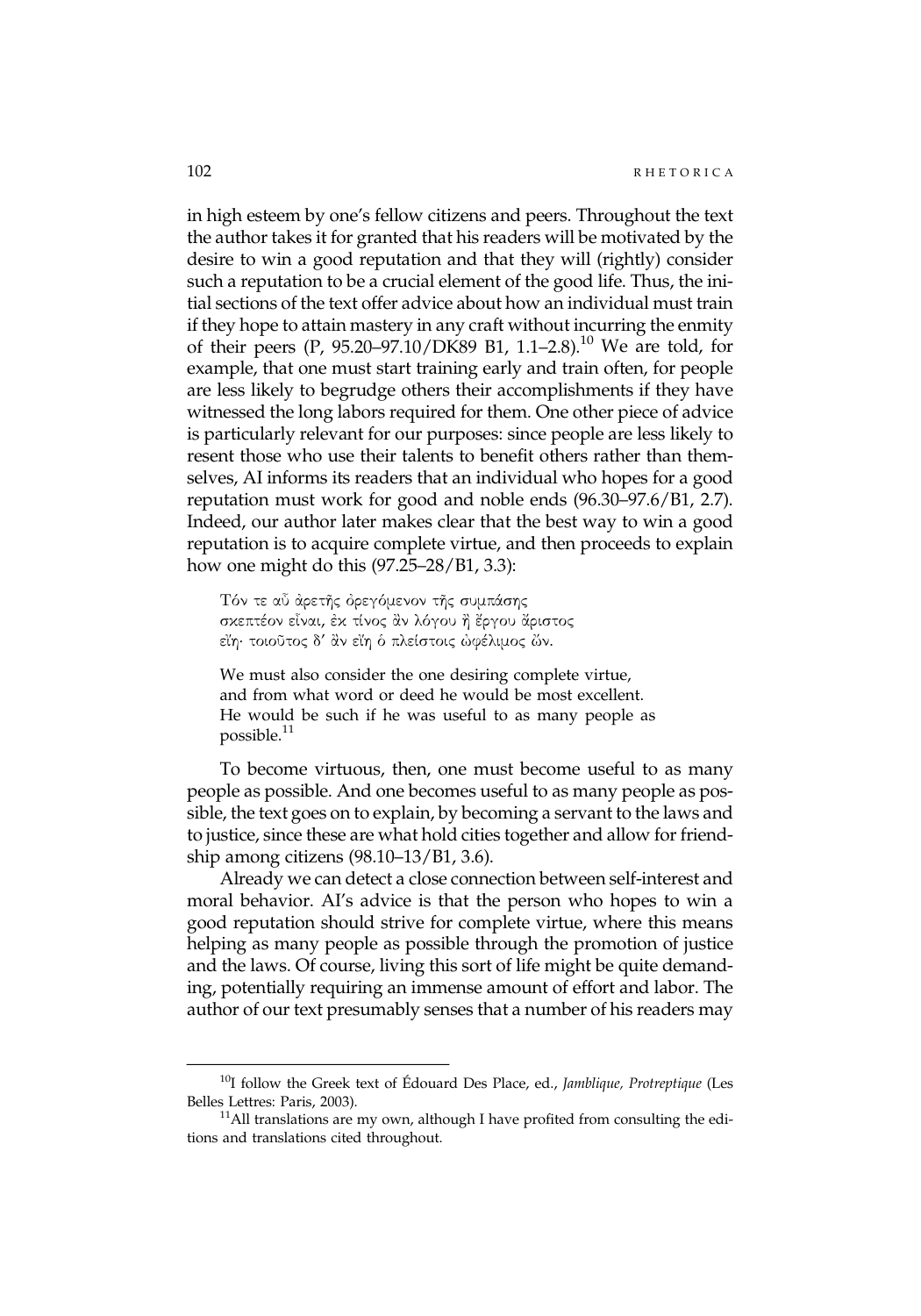have been tempted to escape the labors constitutive of the virtuous life and instead pursue a life of luxury and indulgence made possible by immoral behavior.<sup>12</sup> For, anticipating an objection from those tempted by this sort of life, the author gives his version of what I call Immortal Repute (99.21–100.1/B1, 5.2):

ἐπεὶ δὲ ὑπάρχει τῷ βίῳ μηκυνομένῳ τό τε γῆρας κάκιον ὂν ἀνθρώποις καὶ μὴ ἀθάνατον εἶναι, [καὶ ἡ] ἀμαθία ἤδη ἐστὶ μεγάλη καὶ συνήθεια πονηρῶν λόγων τε καὶ ἐπιθυμημάτων, ταύτην περιποιεῖν ἐπὶ δυσκλείᾳ, ἀλλὰ μὴ ἀθάνατον ἀντ' αὐτῆς λείπεσθαι, ἀντὶ θνητῆς οὔσης εὐλογίαν ἀέναον καὶ ἀεὶ ζῶσαν.

But since old age, which is quite an evil for human beings, and mortality await a prolonged life, it truly shows a great stupidity and a habituation to both wicked arguments and desires to preserve this life at the cost of infamy, but not leave instead of this mortal thing something immortal, an eternal and ever-living good repute.

It is in this passage that AI most clearly indicates that the life which is productive of an immortal repute is better and more profitable for the individual than a debased and immoral life. It would be a great stupidity, our text announces, to follow certain wicked arguments and desires when one could instead live so as to win an immortality based on praise and eternal eulogia. Given this commitment, the author of AI can produce a neat argument in favor of the just and virtuous life. For if the life resulting in an immortal repute is so much better than the life devoted to fulfilling wicked desires, and if the only way for an individual to leave behind an immortal reputation is to become virtuous, then the self-interested individual has good reason to pursue virtue.

This very simple argument is AI's version of Immortal Repute. Presuming, as it does, that a good reputation is a good thing and an immortal reputation is an exceptionally good thing, the text argues that individuals should cultivate virtue in order to win this prize. In this way, our author suggests that we should eschew immorality and pursue morality.

 $12$ We can be confident that the views of certain immoralists are in the background here, both because of the mention of "wicked arguments" in AI's statement of Immortal Repute and because the text is generally concerned to respond to immoralist sentiments. In particular, see 98.18–25/B1, 3.1 and 100.5-101.5/B1, 6.1-5. The second passage includes an argument explicitly offered in response to readers who admire the life of an unjust, adamantine super-villain.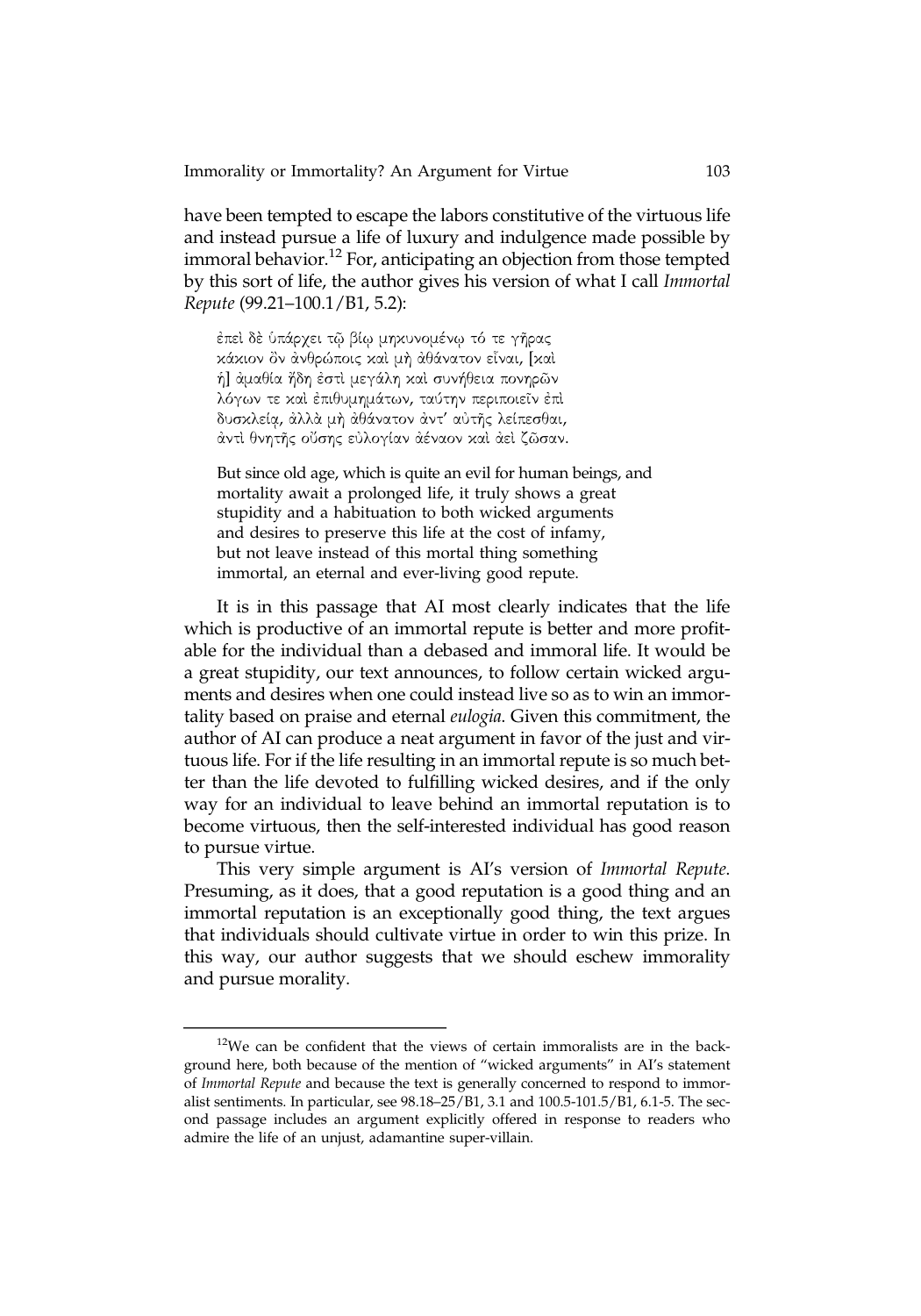One might object that our author is making a large and unfair assumption. Why should anyone accept that no one can win a good reputation unless they are, in fact, completely virtuous and beneficial to a great number of their contemporaries? AI does not, either in the passage quoted above or while giving advice about how an individual should cultivate their talents, explicitly acknowledge – let alone argue against – the possibility that an unjust or vicious person might win a good reputation through deceptive, immoral behavior. And the fact that the author does not acknowledge this possibility poses a significant problem for the line of thought presented in the text. For precisely because immortal fame is the carrot presented as worthy of pursuit, AI would give a self-interested agent no good reason to be just or virtuous if an unjust person could avoid infamy and win an immortal reputation for virtue.

There are at least two possible responses to this objection. The author of AI could respond by conceding that although it might be possible for an unjust agent to win a reputation for virtue, one is much more likely to win such a reputation if one is actually virtuous and moral. He might then argue that it would be prudent to turn to morality, rather than immorality, because this is more likely to result in the sort of immortal fame that his readers desire. Alternatively, our author could have denied that it was possible for an unjust or immoral individual to acquire the sort of reputation that produces an immortal reputation.

Although AI never explicitly addresses the question, I believe we can say with a reasonable degree of certainty that he would have adopted the second response and denied that an unjust agent could ever win immortal repute. Our author accepted what I shall call the Bob Marley principle: "you can fool some people sometimes, but you can't fool all the people all the time."<sup>13</sup> In other words, he took it for granted that no unjust or vicious agent could successfully dupe all their peers into thinking that they were virtuous. According to the bleak picture of human psychology to which the author of AI subscribes, people's default reaction is to be upset at the accomplishments of others insofar as they believe that any honor or praise credited to another's ledger is debited from their own. The early sections of AI inform us that humans are so inherently suspicious of others that most of the time they are convinced that their peers are hunting for a good reputation through deceptive means. In order to come to recognize true virtue,

<sup>&</sup>lt;sup>13</sup>One might also call this the Abraham Lincoln Principle. Lincoln reportedly said, "You can fool all the people some of the time, and some of the people all of the time, but you cannot fool all the people all the time." Although somewhat less lapidary than Marley's lyric, Lincoln's wise words make a similar point.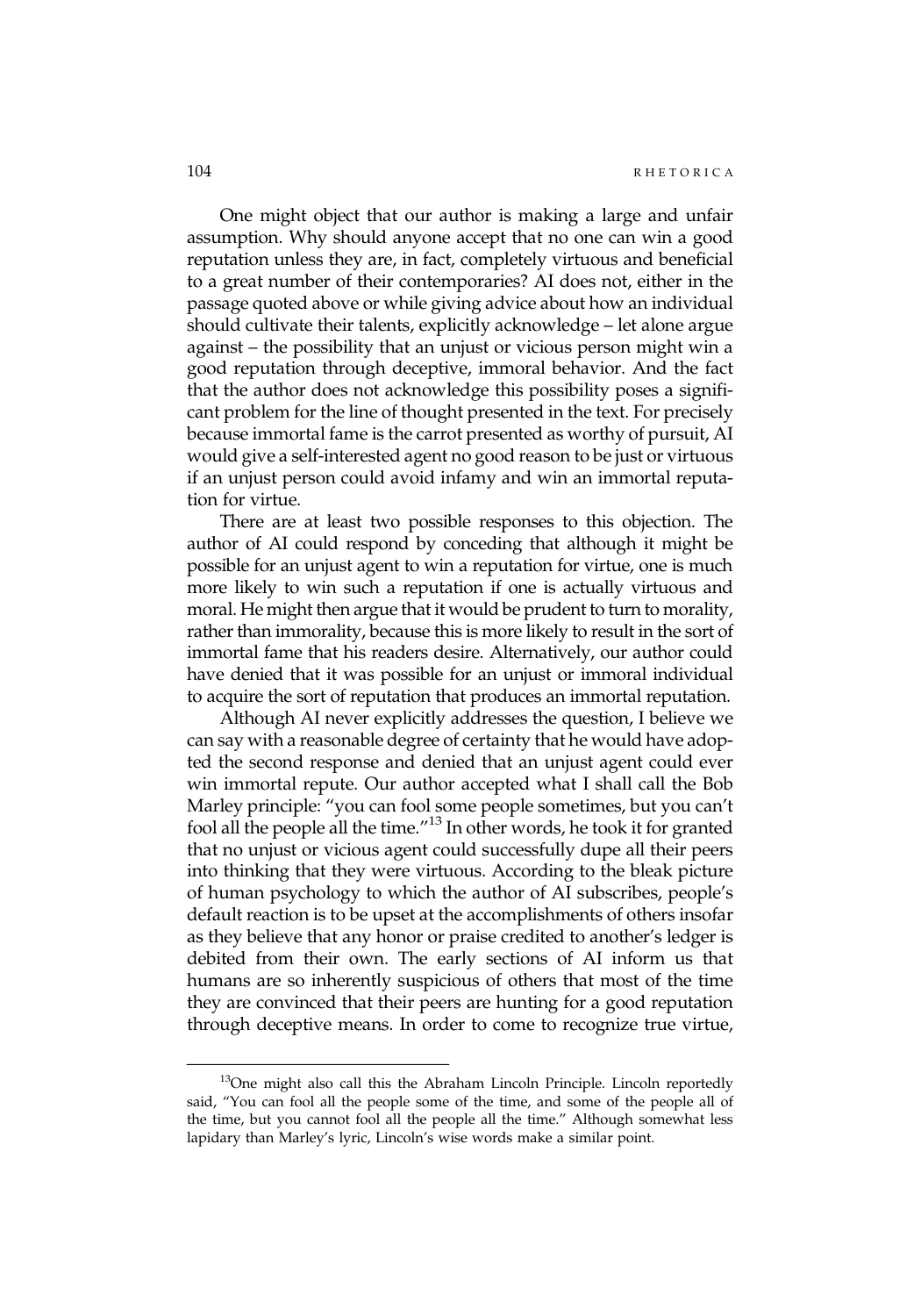these people must be forced ὑπό τῆς ἀνάγκης αὐτῆς to give to others the respect and honor they deserve – and still they do so only unwillingly!  $(96.16 - 19/B1, 2.3).$ <sup>14</sup>

We can now respond to the aforementioned objection. Given how suspicious and distrustful the author of AI takes humans to be, he would not have thought it possible for a truly vicious person to win a reputation for virtue. On the contrary, the text suggests that the truth of the individual's virtue is the necessity that will convince others to begrudgingly pay them the honor and the respect that they both hope for and deserve. Having responded to this objection, I turn now to discuss the second version of Immortal Repute.

We are lucky to know much more about Prodicus the sophist than the author of AI. Prodicus was born in Ceos during the first half of the 5<sup>th</sup> century, became a famous intellectual during the second half and died early in the  $4<sup>th</sup>$  century. He is best known for being a teacher of rhetoric with a trademark ability to draw subtle distinctions between synonymous words, yet, much like the other sophists about whom we have significant information, he made contributions to many different fields, including anthropology, religion and ethics. The contribution that concerns us here is his "Choice of Heracles," a work which was probably written as an epideixis, or a display-speech, to advertise Prodicus's upstanding moral character and to offer a tantalizing glimpse into his philosophical system.<sup>15</sup> Although a number of sources attest to the fact that Prodicus composed and performed (probably on many occasions) a speech about Heracles, the only version we possess is preserved in the second book of Xenophon's Memorabilia. In a fortunate turn of events, Xenophon takes pains to indicate that the version of the CH he presents in his own work accurately reflects the Prodicean original. This permits us to mine Xenophon's version of

<sup>1496.16-19/</sup>B1, 2.3: Oὐ γὰρ ἡδὺ τοῖς ἀνθρώποις ἄλλον τινὰ τιμᾶν (αὐτοὶ γὰρ στερίσκεσθαί τινος ἡγοῦνται), χειρωθέντες δὲ ὑπὸ τῆς ἀνάγκης αὐτῆς καὶ κατὰ σμικρὸν ἐκ πολλοῦ ἐπαχθέντες ἐπαινέται καὶ ἄκοντες ὅμως γίγνονται.<br><sup>15</sup>Scholars sometimes reflexively assume that sophists like Prodicus would not

have seriously endorsed the statements or positions advanced within their public epideixeis (see, for example, W.C.K. Guthrie's The Sophists (Cambridge: Cambridge University Press, 1971), 274–280), but this is a mistake. It is better to understand these display-speeches as what David Sansone calls "teasers" – presentations which offer a tantalizing taste of what a student might expect to learn if they sign up for full-price instruction (see Sansone's "Heracles at the Y," Journal of Hellenic Studies 124 (2004): 125–42 (p. 138)). So although it is true that these epideixeis would leave out the higher mysteries of the sophist's thought, it is wrong to think that they would not have endorsed the statements or positions advanced within them. They would have, but these would represent only one part of their more fully developed theory.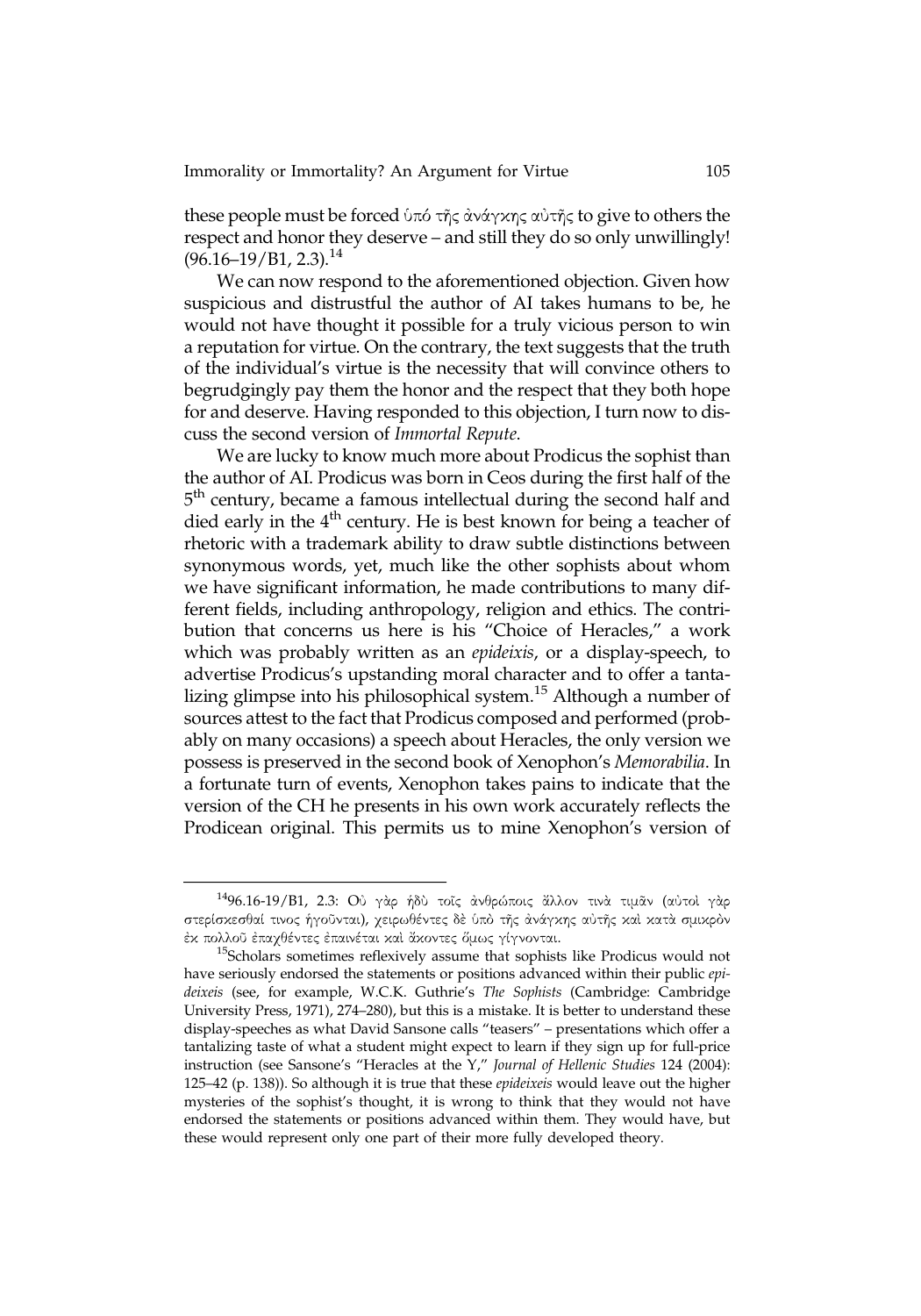the speech as a reliable source of evidence for the views of the historical Prodicus.<sup>16</sup>

The sophist's speech takes the form of a mythological parable designed to offer moral guidance. It begins with the introduction of a budding young Heracles, who has just reached the age of independence. Having retired to a place of peace in order to consider what sort of life he should lead, he has a vision in which two women approach him and try to convince him to adopt their preferred sort of life. The first – named Vice [κακία] – represents the immoral life of hedonistic indulgence, while the second – named Virtue [ἁρετή] – represents a more traditional ideal of propriety. The speech, then, dramatizes one mythological figure's choice between following a paradigmatically moral and immoral way of life.<sup>17</sup> But it also does

<sup>17</sup>This might be resisted. Many have felt that κακία and ἁρετή were not "moral" terms at the time Prodicus wrote his speech. So Arthur Adkins, in his Merit and Responsibility (Chicago: The University of Chicago Press, 1960), maintained that the non-moral, Homeric values persisted into the sophistic period. He denies that ἁρετή

 $16$ In fact, the speech is bookended by remarks confirming that it respects Prodicus's own composition. Xenophon has Socrates introduce the speech by noting that he is going to present the original as best he can remember it (II, 1.21/DK84 B2, 21), and he concludes his presentation with the explicit statement that, "Prodicus described the education of Heracles by Virtue in this way, although he dressed his thoughts with still more splendid words than I have now done" (II, 1.34/B2, 34). Scholars continue to question just how closely the wording used by Xenophon's Socrates reflects the wording of the original sophistic composition. David Sansone persuasively argues that, "Xenophon seems to have preserved a very close approximation of the actual words of Prodicus's display-piece. Consequently, this passage should be taken much more seriously than it has been in the past as evidence for the thought and methods of the Cean sophist" (2004): 126. Although Sansone's argument was later challenged by Vivienne Gray ("The Linguistic Philosophies of Prodicus in Xenophon's 'Choice of Heracles'?" Classical Quarterly 56.2 (2006): 426–435), it remains the best study on this topic. Despite Gray's challenge, its findings have been largely endorsed by later commentators (cf. Robert Mayhew's Prodicus the Sophist (Oxford, 2011), 201–06). Though I have no new linguistic or stylistic considerations to contribute to this discussion, I do want to offer one historical or philosophical consideration loosely supporting Sansone's view. I argue that Immortal Repute is best understood as one part of a larger 5<sup>th</sup> century strategy of responding to sophistic immoralism. If this is right, then the philosophical ideas raised in Xenophon's presentation of CH derive from a 5<sup>th</sup> century context. This lends further, though indirect, support to the thesis that the contents of Xenophon's presentation are genuinely Prodicean. I do not expect my contribution to be decisive. (Xenophon could have cherry-picked attractive  $5<sup>th</sup>$  century ideas for his own purposes with no concern to reproduce the views of any figure). We should not, however, expect to find any decisive considerations about the authenticity of this text. All we can do is weigh the evidence available to us in order to come to an educated judgement. And the fact that the argument in Xenophon's text is best understood in a 5<sup>th</sup> century context is, I think, significant, especially since no one has successfully res-<br>ponded to the linguistic and stylistic considerations raised by Sansone.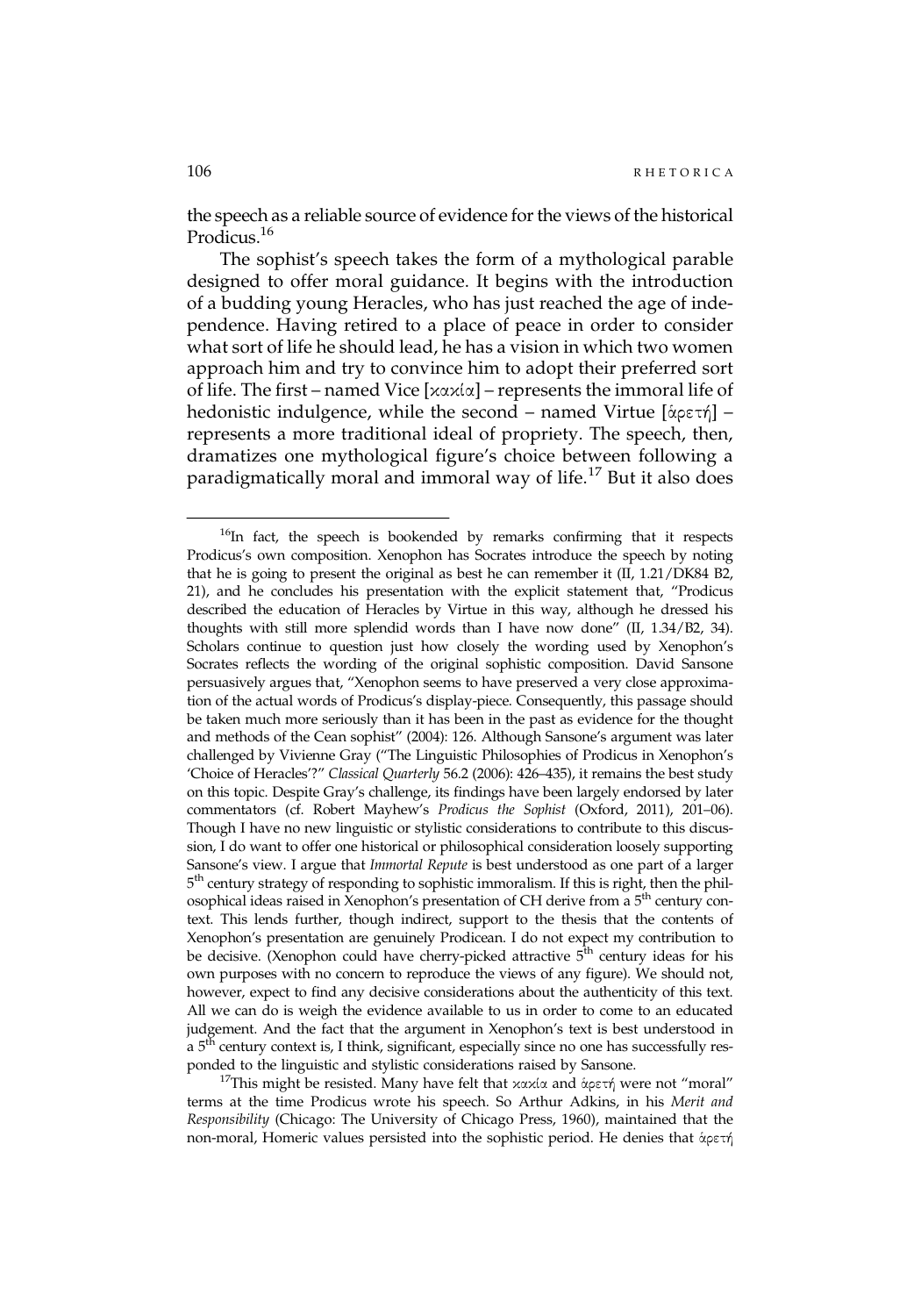more. By having the two women engage in a debate with one another about the relative merits of morality and immorality, CH also offers philosophical instruction to its audience about how they too should live their life.

Vice approaches Heracles first and promises that if he follows her path, he will have the sweetest and easiest of lives. She offers him his fill of boys, booze and banquets, quickly adding that he will not have to work to enjoy any of these luxurious pleasures. Instead, others will work and he will cunningly – though unfairly – snatch the fruits of their labor. Once her presentation is complete, Heracles asks this champion of lazy indulgence for her name  $(II, 1.26 / DK84 B2, 26)$ :<sup>18</sup>

Ἡ δέ, Oἱ μὲν ἐμοὶ φίλοι καλοῦσί με Εὐδαιμονίαν, οἱ δὲ μισοῦντές με ὑποκοριζόμενοι ὀνομάζουσι Κακίαν.

And she said, my friends call me Happiness, but those who hate me play with terms and name me Vice.

Vice's appropriation of the name "Eudaimonia" shows that she believes her own way of life is the best and most profitable way of life for Heracles. She thus encourages him to travel down the vicious path because, she thinks, it would be beneficial for him to do so.

Virtue's speech is clearly offered as a response to her vicious counterpart. Consider the following tirade that Virtue launches at Vice (II, 1.31/B2, 31):

Άθάνατος δὲ οὖσα ἐκ θεῶν μὲν ἀπέρριψαι, ὑπὸ δὲ ἀνθρώπων ἀγαθῶν ἀτιμάζῃ· τοῦ δὲ πάντων ἡδίστου ἀκούσματος, ἐπαίνου σεαυτῆς, ἀνήκοος εἶ, καὶ τοῦ πάντων ἡδίστου θεάματος ἀθέατος· οὐδὲν γὰρ πώποτε

was moral at this time and suggested instead that, "arete is naturally linked to strength, daring and success," whereas kakia is naturally linked to weakness and cowardice (159). This cannot be true of *aret* $\bar{e}$  and *kakia* in Prodicus's CH. It would be absurd for Heracles to seriously deliberate about whether he should follow Virtue or Vice if one represented the life of daring and success, whereas the other represented a cowardly and weak life. Adkins (as well as those who share his view) is in the grips of what Bernard Williams has, in the process of debunking it, helpfully called the "progressivist" picture of Greek ethics, according to which arete did not become a moral term until Socrates or Plato used it. (See his Shame and Necessity (Berkeley: The University of California Press, 1993), 1–20). It is clear from an unprejudiced reading of AI that the virtue under discussion is a normatively-loaded virtue. Perhaps even more obvious is that vice is presented in a highly negatively way – indeed, both in CH and AI vice is associated with pleonexia as well as violating the rules of one's society. These were paradigmatically unjust ways of behaving in Classical Greece.<br><sup>18</sup>I follow the Greek text of Michele Bandini and Louis-André Dorion, ed.,

Xénophon Mémorables (Paris: Les Belles Lettres, 2013).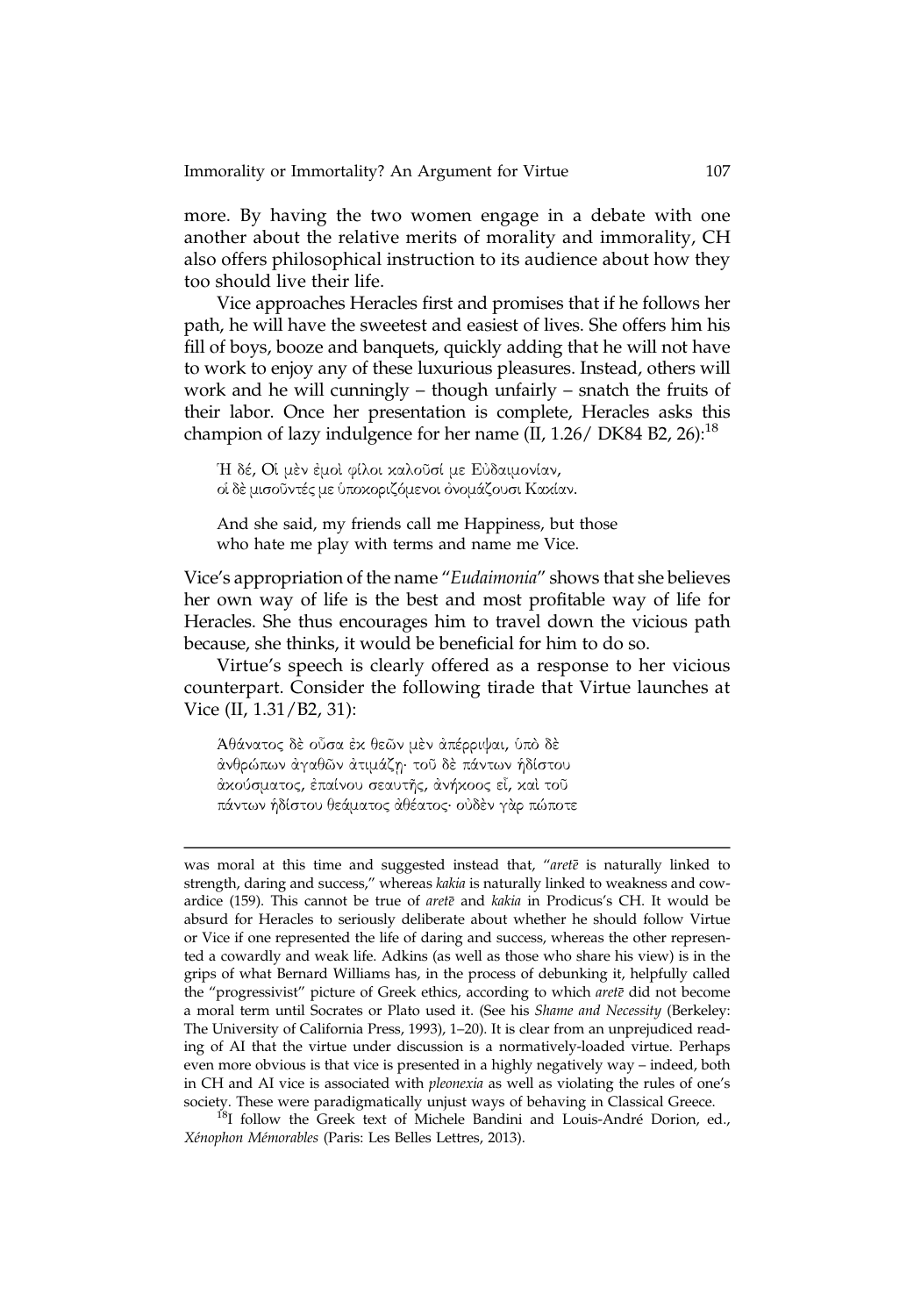σεαυτῆς ἔργον καλὸν τεθέασαι. Τίς δ' ἄν σοι λεγούσῃ τι πιστεύσειε; Τίς δ' ἂν δεομένῃ τινὸς ἐπαρκέσειεν; ἢ τίς ἂν εὖ φρονῶν τοῦ σοῦ θιάσου τολμήσειεν εἶναι;

Immortal though you are, you've been cast out from the gods and dishonored by good people. Of praise of oneself – the sweetest sound of all – you're unhearing. And of the sweetest sight of all, unseeing. For you've never yet witnessed an honorable deed of your own. Who would trust anything you say? Who would assist you if you required anything? Who in their right mind would dare keep company with you?

Our personified Virtue calls her counterpart so base and ignorant that she cannot even recognize what is truly good and valuable. Her rhetorical questions imply that Vice has no place in decent society – the obvious message to Heracles (and, by extension, the members of Prodicus's audience) is that those who adopt an immoral way of life will suffer a similar fate. Prodicus does not give Vice any opportunity to respond to these allegations in his work, and this fact is important. When Virtue so vocally slanders Vice, Vice and the way of life she represents become objects of scorn and contempt for everyone listening to CH. By exploiting the structure and dramatic features of his presentation in this clever way, Prodicus is able to produce certain responses in his audience that will steer them away from Vice and the immoral life she represents.

Naturally, Virtue also tells Heracles about her own way of life. In contrast to Vice, who promised Heracles that his life could be easy and free of work, Virtue is very clear that her path will be quite demanding and may require Heracles to forgo many pleasures and indulgences. "For of the things that are really good and noble, the gods give none of them to humans without labor and diligence" (II, 1.28/B2.28). Indeed, she stresses in particular that if Heracles wishes to be loved by his friends, he must aid them (εὐεργετητέον); if he wishes to be honored by his city, he must be useful to it ( $\omega$ φελητέον); and if he wishes for all of Greece to admire his virtue, he must try to do good (εὖ ποιεῖν) to all of Greece (II, 1.28/B2, 28). Ex nihilo nihil fit.

Yet what an individual can hope to win through this hard work is of the greatest value. Virtue ends her speech by eulogizing those who follow her path  $(II, 1.33/B2, 33)$ :

δι' ἐμὲ φίλοι μὲν θεοῖς ὄντες, ἀγαπητοὶ δὲ φίλοις, τίμιοι δὲ πατρίσιν· ὅταν δ' ἔλθῃ τὸ πεπρωμένον τέλος, οὐ μετὰ λήθης ἄτιμοι κεῖνται, ἀλλὰ μετὰ μνήμης τὸν ἀεὶ χρόνον ὑμνούμενοι θάλλουσι. Τοιαῦτά σοι, ὦ παῖ τοκέων ἀγαθῶν Ἡράκλεις, ἔξεστι διαπονησαμένῳ τὴν μακαριστοτάτην εὐδαιμονίαν κεκτῆσθαι.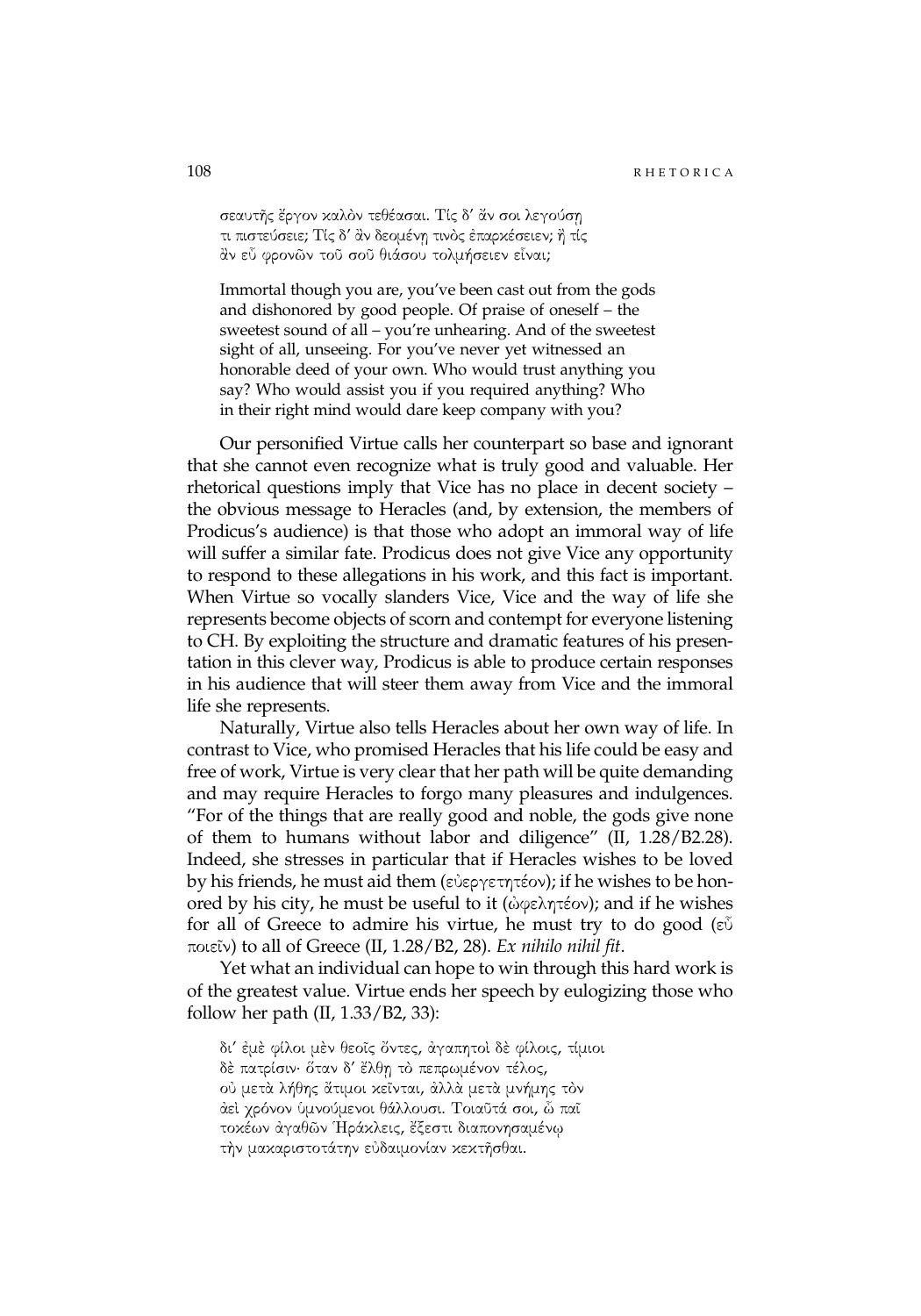Because of me they are dear to the gods, loved by their friends and honored by their fatherland. And indeed, when they come to their fated end, they do not lie dishonored and forgotten, but they blossom through memory and are sung about for all time. Oh Heracles, child of good parents, if you cultivate yourself as I have described you may win the most blessed happiness.

Those who pursue virtue can look back on their life with pride, enjoy old age and rejoice in the love they get from others. Most importantly, though, once the virtuous die they are not forgotten or slandered, but they are remembered and honored for all time. The clear implication of this passage is that this immortal memory and honor makes the life of the one who possesses it successful and supremely happy. Virtue's advice to Heracles is, then, to travel the path of morality so that he may experience a blessed happiness through winning an immortal reputation.

It must be noted that this is not just the end of Virtue's speech; it is also the end of Prodicus's whole epideixis. In other words, the climax of Virtue's lesson to Heracles is also the climax of Prodicus's lesson to his audience. This suggests that Prodicus endorsed Virtue's preferred way of life, accepted her understanding of the most blessed happiness and agreed that it was in an individual's self-interest to be moral. So, too, does Prodicus's use of the figure of Heracles. As every member of Prodicus's audience would have known, Heracles completed many great labors and saved Greece from many terrible miseries. And because of his benefaction, he – true to Virtue's words – continues to be remembered and honored to this very day. In this way, the sophist's choice of Heracles serves as a confirmation that those who follow the virtuous way of life can win an undying fame. As one further bit of evidence that Prodicus ultimately endorsed the position advanced by his Virtue, note that in Xenophon's Memorabilia Socrates uses the sophist's speech in order to exhort his interlocutor towards a moderate and moral way of life (II, 1.1). This seems to confirm that Prodicus's purpose with CH was to encourage justice rather than injustice, morality rather than immorality. Thus, we have good reason to conclude that Prodicus endorsed the account of happiness and the best life advanced by Virtue.<sup>19</sup>

<sup>&</sup>lt;sup>19</sup>This claim is at odds with the interpretation of our text found in Robert Mayhew's recent and influential book, Prodicus the Sophist. According to Mayhew, CH does not ultimately endorse the virtuous way of life as preferable to the vicious way of life. Instead, it offers a real choice between the path of Virtue and of Vice. Prodicus is said to hold the view that, "there are no objective moral truths and/or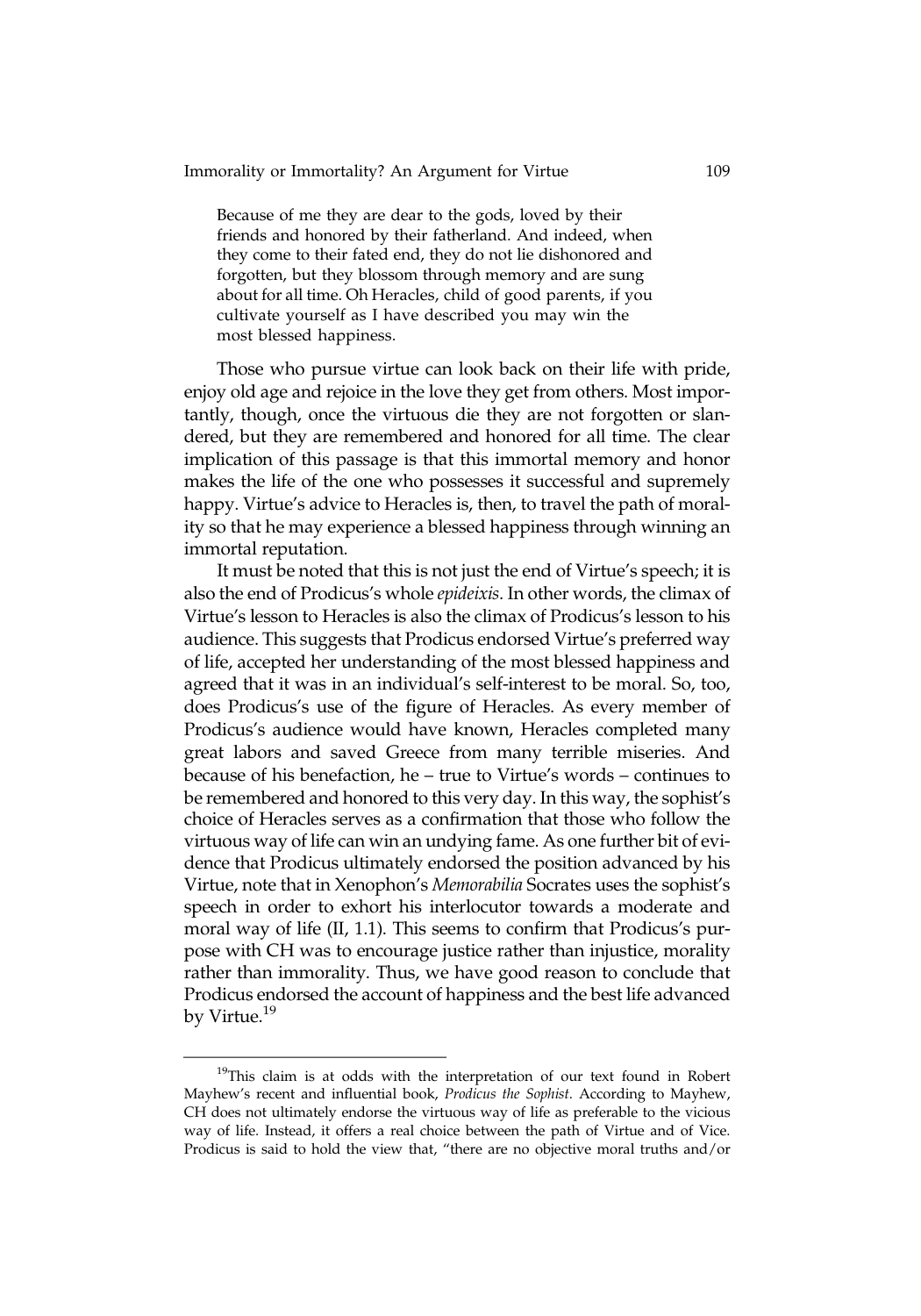There is, however, one looming objection to my claim that Prodicus ultimately endorsed the account of the most blessed happiness presented by his Virtue. Although I think it ultimately fails, I will spend some time working through the objection because doing so allows one to better understand CH and to more fully appreciate the radical nature of this text.

The objection takes its cue from the fact that in CH Virtue refers to traditional-sounding gods a number of times.<sup>20</sup> We have seen this above. Virtue tells Heracles that nothing good is given to humans from gods without hard work and care (II, 1.28/B2, 28); she says that Vice has been cast out of the immortals (II, 1.31/B2, 31); and she twice says that those who follow her way of life are dear to the gods (II, 1.32–33/B2, 32–33). This is all rather surprising since we have independent evidence that Prodicus gave a genealogical account detailing how the Greeks came to believe in the gods which likely denied their very existence. $^{21}$ 

Jacqueline de Romilly in Les Grads Sophistes Dans L'Atnhènes De Périclès (Paris:

Éditions de Fallois, 1988), 279–80.<br><sup>21</sup>Our information about Prodicus's religious views comes mainly from Philodemus's On Piety. Unfortunately, Die Fragmente Der Vorsokratiker does not contain all the relevant testimonia and their context. The evidence has been collected and translated in Mayhew (2011), under texts 70–78. The evidence shows that Prodicus held a theory according to which the Greeks came to believe in the existence of the gods by deifying various features and individuals of their primitive environment. He could not, then, have believed in the literal existence of the traditional gods. It is possible that he rejected the existence of the traditional gods but nevertheless believed in a deity of sorts – perhaps a non-anthropomorphic one – although this seems to me rather unlikely. On this last issue, see Richard Bett's helpful discussion in "Language, Gods and Virtue," Oxford Studies in Ancient Philosophy 44 (2013): 279–311.

moral absolutes, by reference to which it can be said that everyone ought to pursue a life of Virtue. . .Prodicus makes a case for the life of Virtue and the life of Vice" (2011), 205.

Mayhew's book is very helpful in many ways, but I cannot accept this feature of his interpretation. It seems to me to be a serious mistake to think that Prodicus would have been concerned with the concept of objective or absolute moral truths at all. But even granting for the sake of argument that Prodicus entertained the possibility that there were such truths only to reject it, it does not follow that the path of Virtue and Vice are equally worthy of choice. Prodicus's question was not "what are the absolute moral truths?" but rather "what way of life would make me – or any other individual, for that matter – happiest?" And it seems to me clear that CH represents the virtuous life as (prudentially) better than the life of vice. This suspicion is confirmed by the fact that Xenophon's Socrates employs CH in order to benefit his friend and interlocutor, Aristippus. Socrates believes that rehearsing Prodicus's speech will lead his friend towards a moral way of life, and that he will be better off because of it (see, in particular, *Memorabilia* II, 1.16–20).<br><sup>20</sup>The essence of this objection can be found in a few scattered remarks made by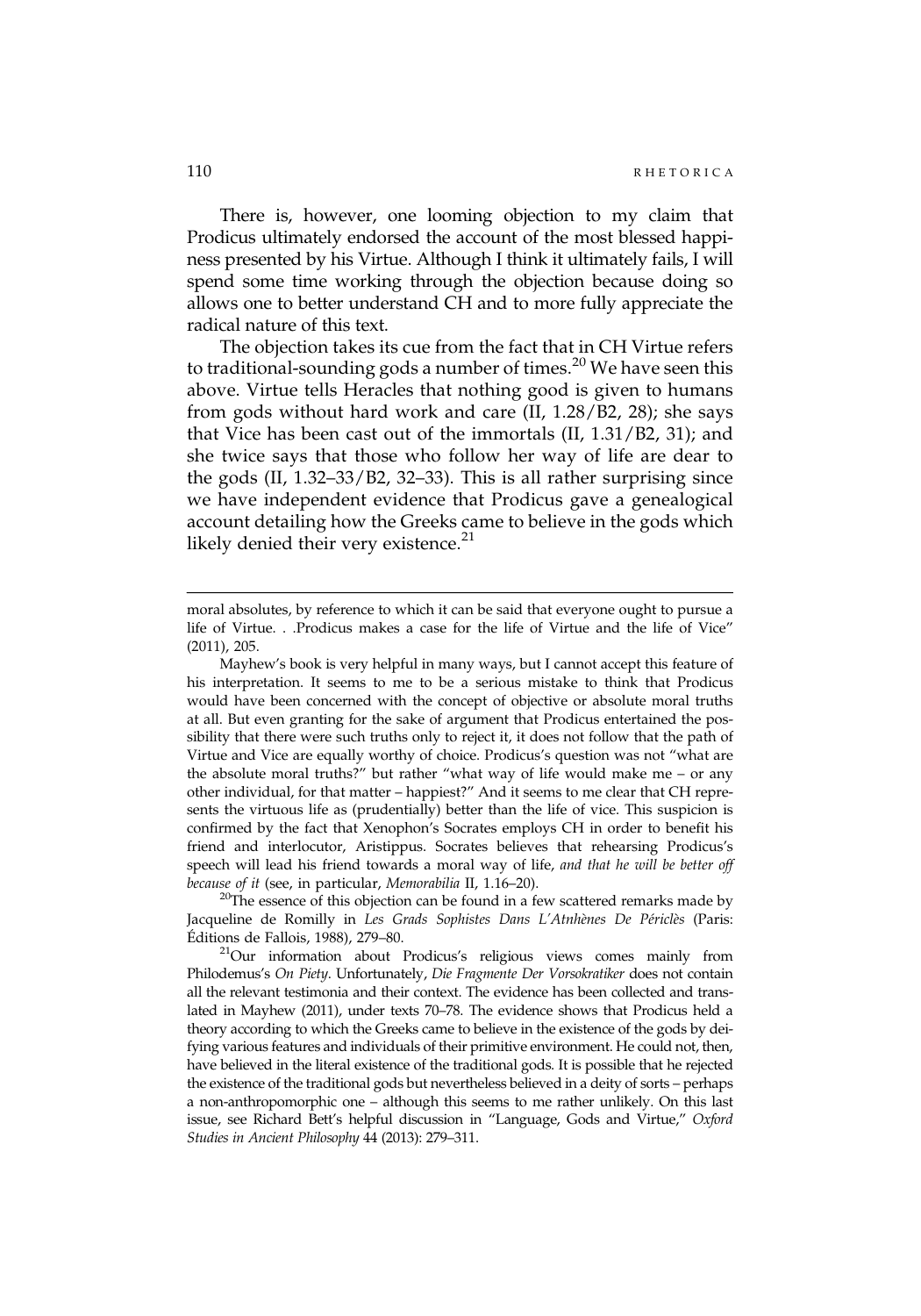The objection, then, is that Virtue cannot be articulating Prodicus's own account of the most blessed happiness in CH. Virtue frequently refers to traditional-sounding, interventionist gods, but Prodicus did not himself believe in the existence of these gods. This shows that there is something of a gap between their positions. Because of this gap, the objection continues, a careful interpreter should avoid identifying Prodicus's understanding of eudaimonia with Virtue's.

I agree completely that Prodicus could not have literally believed in the statements his Virtue makes about the gods, but I do not think it follows from this that he did not endorse her account of the best life or what is ultimately good for the individual.

Consider first that CH is an epideixis couched in the form of a mythological parable. Parables do not normally function by presenting stories which are literally true. Instead, they use stock characters and familiar tropes in order to convey an important moral lesson. The audience of CH was not to understand, I take it, that Heracles literally sat himself down at a rock and was visited by two apparitions who engaged in a philosophic debate over what life he should live. Was this a real event or was it imagined? The truth is that it simply does not matter.<sup>22</sup> Since Prodicus obviously did not expect his speech's allegorical framework to be understood literally, he could have endorsed the essentials of Virtue's account while nonetheless rejecting the mystical and religious details of her speech, which, in any case, are not essential to her position.

Second – and more importantly – as David Sedley has recently argued, 5<sup>th</sup> century intellectuals had to be quite careful about advertising their heretical religious commitments.<sup>23</sup> Whether one understands Prodicus to be a complete atheist or simply a radical revisionist about the gods, he certainly would have needed to exercise extreme caution in advertising his beliefs. It would have been dangerous for him to openly state his radical views and he may have welcomed the opportunity to pay lip-service to the traditional religious orthodoxies in his mythological parable. The mere fact that Virtue mentions the gods does not, then, entail that Prodicus could not have endorsed the core of her response to Vice's position or her own articulation of what makes life good.

<sup>&</sup>lt;sup>22</sup>Indeed, the very language of the text emphasizes the vague or hypothetical nature of the story. The speech says that two women "appeared" to approach, using the Greek "φανῆναι" with a supplementary infinitive. This construction expresses doubt about whether the appearance was in fact true (Smyth, 2143).<br><sup>23</sup>See his "The Atheist Underground," in V. Harte and M. Lane, ed., *Politeia in* 

Greek and Roman Philosophy (Cambridge: Cambridge University Press, 2013), 329–48.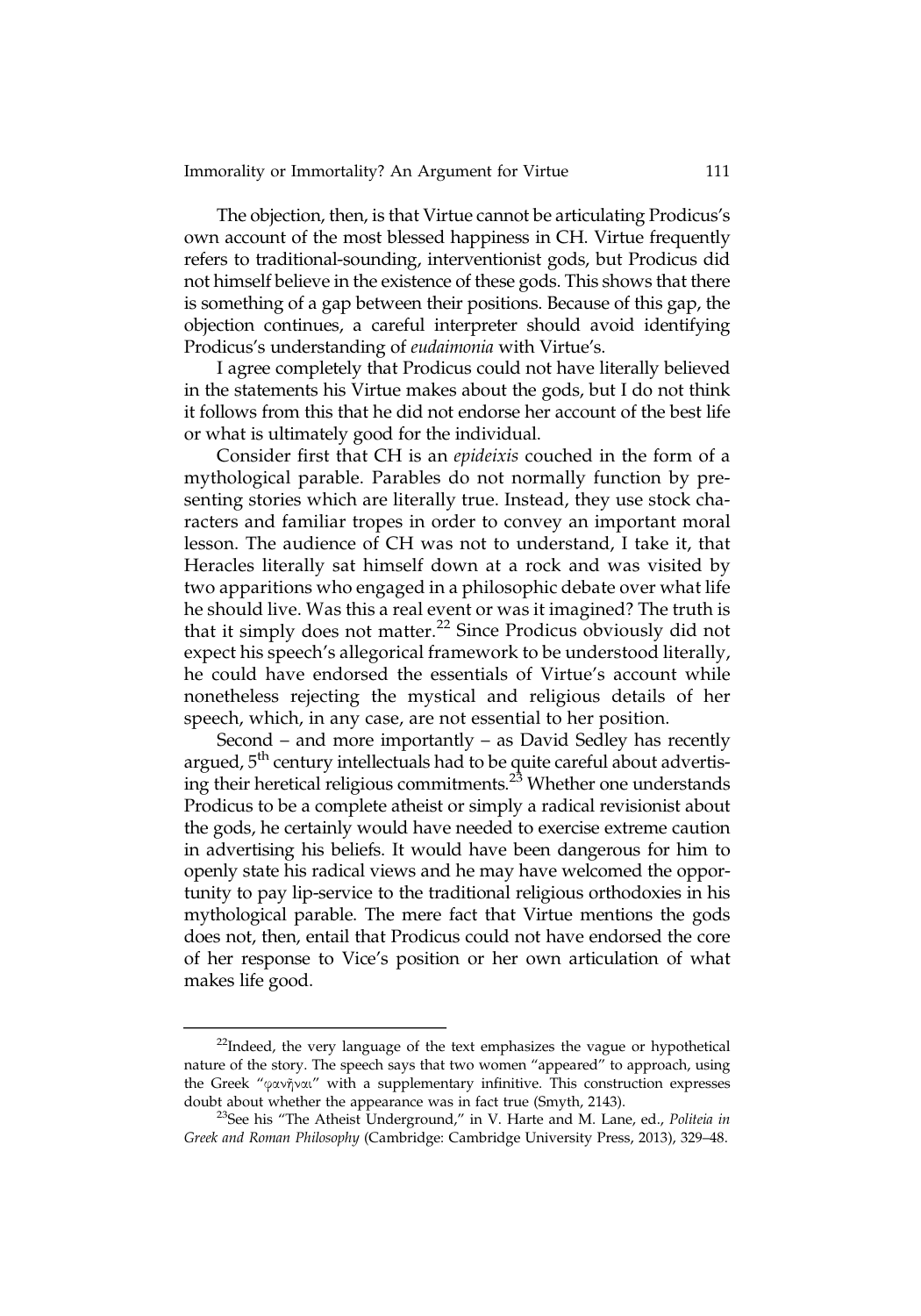It is entirely likely, however, that Prodicus wanted the intelligent members of his audience to think through these questions and wonder about the place of the gods in CH. For in thinking through these questions one quickly sees that CH's veneer of piety is in fact compatible with a deeper, more subversive and tantalizing interpretation.

To the best of our knowledge, the historical Prodicus maintained that the Greeks came to believe in the gods when their ancestors deified the useful features of their environment and then, after this, the individuals who bestowed great services on humankind. Robert Mayhew summarizes Prodicus's account as follows:

- (1) Primitive people came to regard certain aspects of nature 'the nourishing and useful' (τά τρέφοντα καὶ ὠφελοῦντα) – as gods; for example, the sun, the moon, rivers and springs, trees from which they gathered fruit, or vegetation generally.
- (2) Primitive people also came to regard certain people (and their discoveries) as gods – those who first discovered what is nourishing and otherwise useful.<sup>24</sup>

It is the second stage that concerns us here. The woman who first discovered agriculture, for example, was called Demeter and was prayed to so that our ancestors could continue to enjoy the fruits of the field; the first man to successfully make wine was called Dionysus and had festivals named in his honor, presumably to encourage the production and consumption of further vintages. Although the

τὰ τρέφοντα καὶ ὠφελοῦντα θεοὺς νεΙνομίσθαι και τετειμήσθ[αι πρῶτον υπό [Προ]δίκου γεγραμμένα, μ[ε]τὰ δὲ ταῦτα τοὺ[ς εὑρ]όντας ή τροφὰς ή [σ]κέπας ή τὰς ἄλλας τέ[χ]νας ώς Δήμητρα καὶ Δι[όνυσον] καὶ το̞[ὺς Διοσκούρ]ου̞[ς. . .

 $^{24}$ Mayhew (2011), 180–81, who is developing on Albert Henrichs's groundbreaking textual work and commentary on the Prodicean sections of On Piety (see both 'Die Kritik der Stoischen Theologie im Pherc. 1428," Cronache Ercolanesi 4 (1974): 5–32 and "Two Doxographical Notes: Democritus and Prodicus on Religion," Harvard Studies in Classical Philology 79 (1975): 93–123). Although a full treatment of the evidence regarding Prodicus's fascinating theory about the origin of religious belief is beyond the scope of this essay, one important fragment of On Piety is sufficiently important that it deserves to be quoted here (PHerc. 1428, Col. 3.2–13, Henrichs (1975): 116):

The nourishing and beneficial things, as Prodicus wrote, first were considered and honored as gods, and after this those who discovered either nourishment or shelter or the crafts as Demeter and Dionysus and the Discuri. . .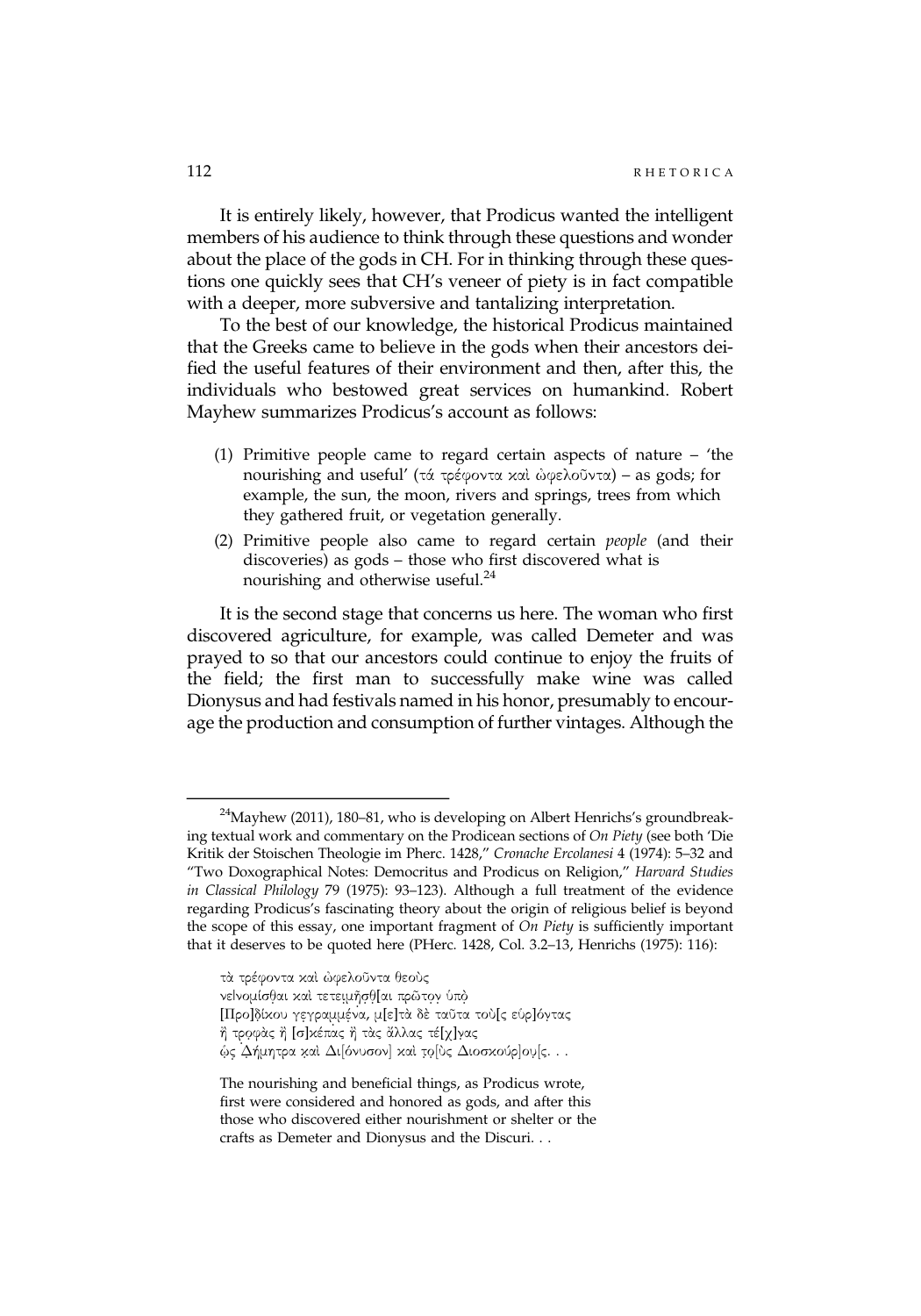details of this process are not at all clear, this must have happened a number of times over a long period of time. At some point humankind forgot that they were honoring the memory of mere mortals and came to regard the objects of their worship as truly divine. Finally, the Greeks started to believe in a core number of gods and these ultimately became canonized in the works of Homer and Hesiod.

What is particularly striking about this genealogical account of the development of religious belief is how well it can be mapped onto Virtue's message in CH. This, I believe, is no coincidence. Prodicus wrote CH to contain two different, yet compatible and reinforcing interpretations of his text: one superficial and easily understood, the other accessible only to the clever members of the audience who were familiar with his anthropological work.

Consider the superficial interpretation first. Those in the audience who had no knowledge of Prodicus's other works or philosophical ideas could understand Virtue to be maintaining that, upon their death, virtuous individuals might be remembered, sung about by their decedents and – perhaps if they were exceptional – by their city as well. Any audience member who accepted that winning this sort of loving memory would contribute to the success of their life and accepted that practicing virtue was the only reasonable strategy for winning this sort of memory would thereby incur a strong prudential consideration in favor of the moral life.

Now consider the deeper interpretation of CH. The few clever members of Prodicus's audience who knew something about his genealogical account of religious belief might detect a different promise made by Virtue. They might hear Virtue whispering between the lines that an individual could truly become revered as a god after their death. For if Prodicus was right and the pantheon of gods were once mortal individuals, it should in principle be possible for another individual to become revered as a god in the future. They would presumably have to be spectacularly virtuous, but the stage was set for anyone to manufacture their own apotheosis by attaining the undying esteem of posterity.25

 $25$ Another way to express the difference between the two interpretations of CH would be to adopt the vocabulary of "exclusive" and "inclusive" immortality developed by Bruno Currie in his provocative book, Pindar and the Cult of Heroes (Oxford: Oxford University Press, 2005). According to Currie, someone achieves exclusive immortality by becoming an object of memory and continual renown after their death. Inclusive immortality is a richer conception of immortality, as it combines all the features of exclusive immortality with "immortality of cult, or another form of literal immortality" (73). On what I call the superficial interpretation of CH, Virtue is promising that moral individuals can win eternal renown from their descendants and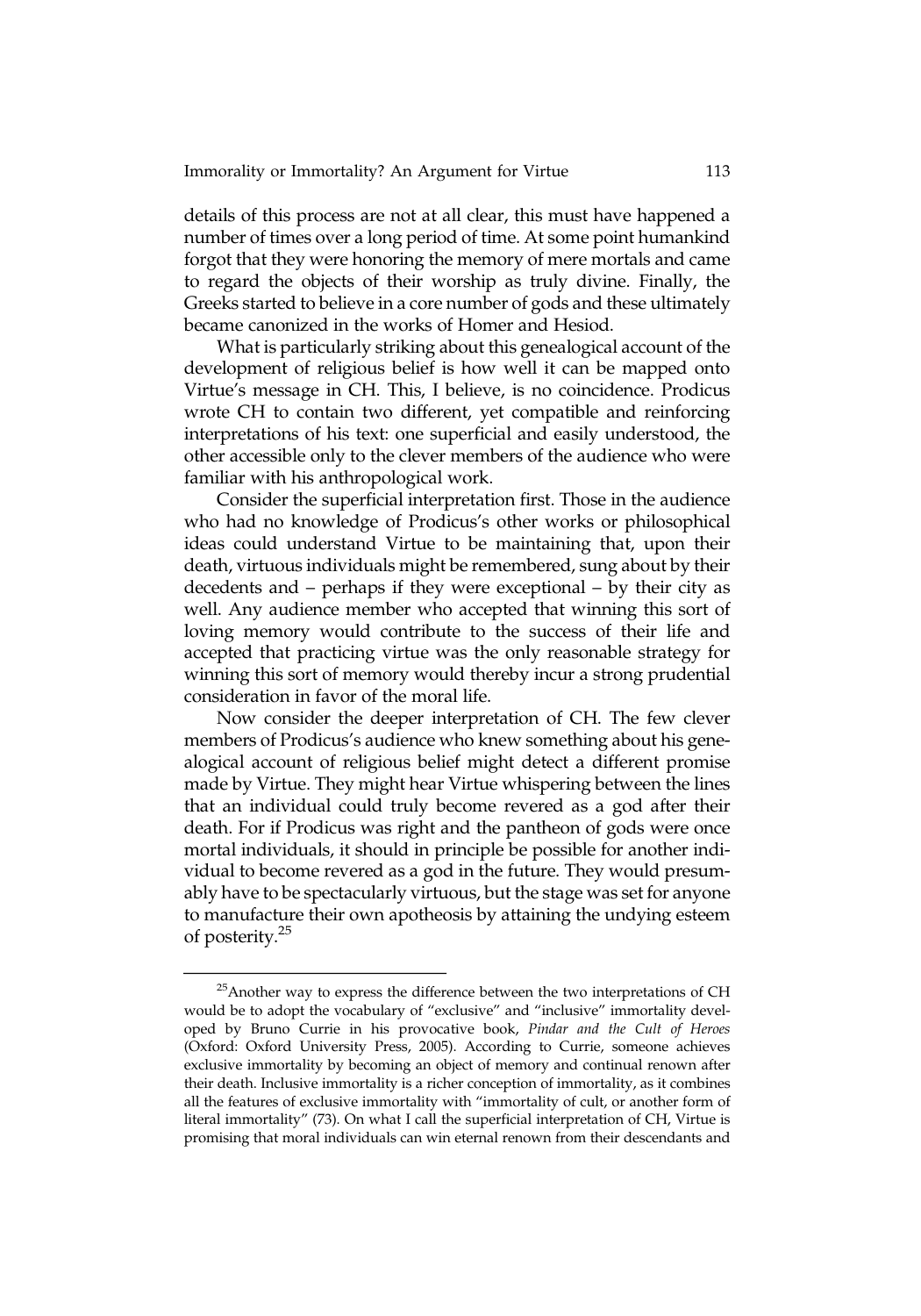I suspect that some readers may find this "deeper" interpretation of CH farfetched. Allow me to give a few considerations to enhance the plausibility of my interpretation. First of all, one must note that if Prodicus ever hoped to indicate in a public epideixis that an exceptionally virtuous individual could become revered as a god in the future, he could never have said so in so many words. This is not only because he would have risked being punished for voicing such a heretical suggestion. It is also because the Greeks who revered the gods thought they genuinely existed – and thought they existed qua immortal-andliving-gods not qua mortal-and-dead-benefactors. If Prodicus were to convince all the Greeks that his genealogical account was correct, he would at the same time destroy their belief in the existence of the gods. And this, in turn, would destroy the very possibility of anyone being revered as a god in the future.

Second, one should consider again Prodicus's choice of Heracles for this epideixis. As I have already noted, Heracles would seem to be a fitting figure insofar as anyone listening to CH would have known that he had followed a virtuous way of life and achieved an immortal fame because of it. But Heracles is also a fitting figure for someone wishing to hint that the Greeks' gods were ultimately no more than deified projections of the great mortal men and women who had once conferred a spectacular benefit to humankind.<sup>26</sup> Every member of Prodicus's audience would surely have known that, according to the myths, Heracles was born a mortal and that it was only at the time of his death – after having been recognized as the greatest of all Greek heroes – that he was immortalized, when immolated at the peak

their city. This corresponds nicely to Currie's exclusive immortality. According to my deeper interpretation, Virtue is suggesting that an exceptional individual may win, beyond eternal renown, the status of a god, who is sung about and revered by their community in posterity. This nicely corresponds to the cult aspect of inclusive immorality.

A central claim of Currie's book is that one finds evidence in Pindar's work showing that some ancient Greeks truly aspired to inclusive immortality. There are some problems with his argument. It is by no means obvious to me, for example, that anyone in the ancient world aspired to literal immortality (which I understand to be continued and unbroken conscious existence coupled with the ability to act as an agent). Still, Currie persuasively argues that the Greeks were familiar with a conception of immortality that went beyond merely being remembered and included other notable features, such as having shrines or temples made in one's honor and being celebrated as a cult figure in civic rituals. This is a salutary finding for my thesis, for it is this richer understanding of immortality that Virtue appeals to in the deeper interpretation of CH.<br><sup>26</sup>Currie (2005), 77, also stresses the appropriateness of the Heracles example.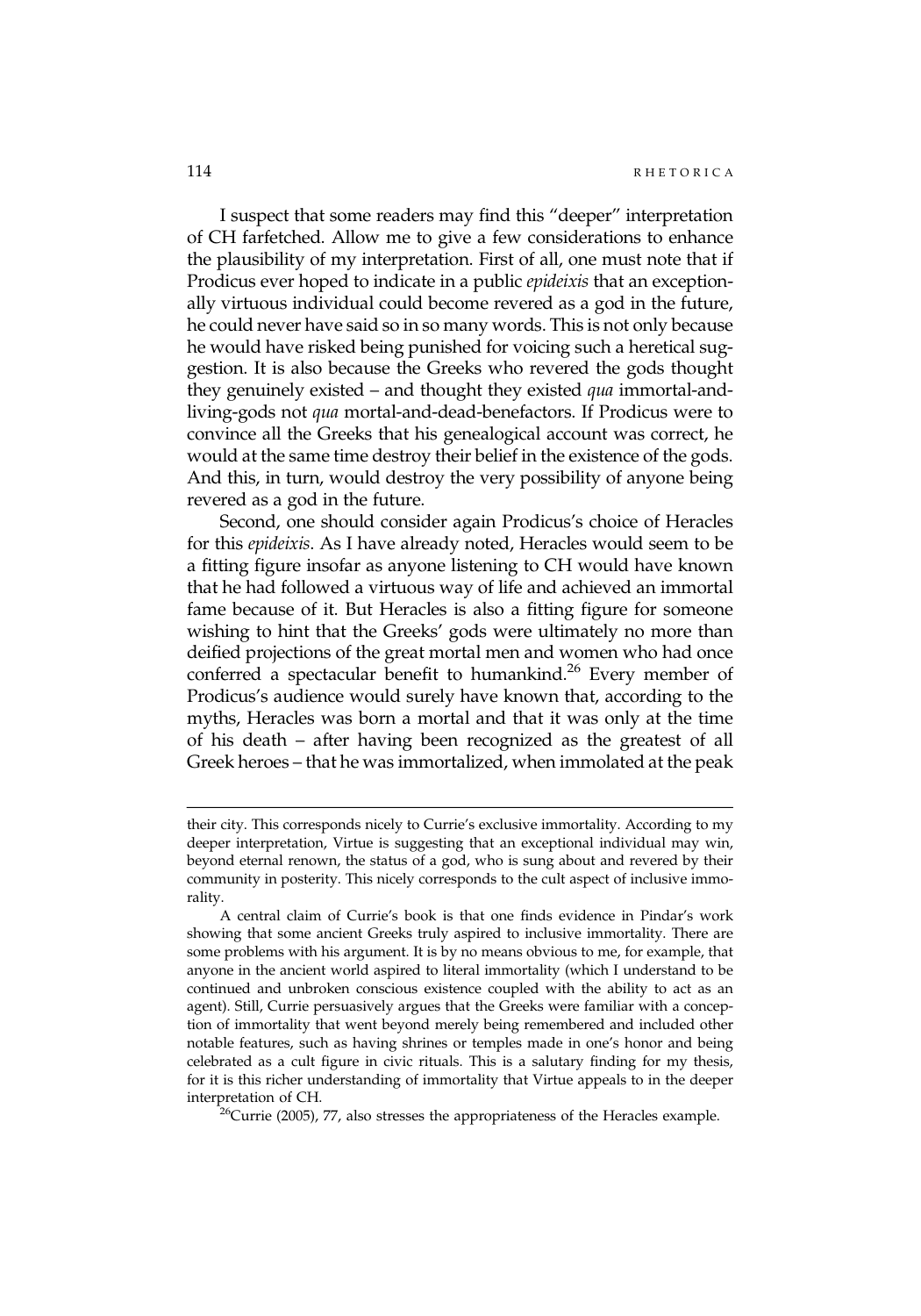of Mt. Oeta in central Greece, and elevated to the rank of a god. It seems unlikely that this is all a coincidence. Within the religious myths there existed one figure who illustrated the very truth of Prodicus's genealogical account of the belief in the gods: born a mortal, Heracles was later welcomed into the divine ranks because of the great services he rendered to his fellow Greeks. By using Heracles in his CH, Prodicus hints that this might happen again.

Third, one should note that by encouraging others to pursue a virtuous and beneficial way of life, Prodicus might well have believed that he was conferring a great benefit on all of Greece. Consequently, CH can be read as Prodicus's attempt to win blessed happiness for himself. Note that at one point in CH, Virtue confesses to Heracles, "if you were to turn to my path you would become an exceptionally good worker of noble and august deeds, and I may appear still more honored and distinguished for good things" (II, 1.27/B2, 27). By performing CH, Prodicus was himself playing the role of Virtue to his audience. Just as Virtue, the goddess, hoped that Heracles would make her more honored and distinguished, Prodicus surely hoped that he would become more distinguished by playing the role of Virtue to all of Greece. This lends further support to the view that Prodicus accepted the account of the best and happiest life given by Virtue, for CH may have been part of his own attempt to win this blessed happiness for himself.

These three considerations make the deeper reading of CH rather compelling. I conclude that Prodicus expected at least some of his audience to connect the dots and infer from his speech that mortal individuals could, in some rare circumstances, bridge the gap between the human and the divine. This surely makes CH's version of Immortal Repute quite powerful and extremely appealing. Very few Greeks could have denied that any person sung about for all time, remembered by future generations and honored as a god had lived a successful and happy life, if not a completely ideal life. If Prodicus's clever audience members were convinced that they might be able to win a posterity of praise for themselves through their virtuous behavior, they would have incurred a very strong consideration in favor of adopting the moral life and cultivating virtue.

It should be obvious by now how the argument presented in CH resonates with the argument found in AI. In CH Virtue tells Heracles (and, implicitly, anyone else listening) that he can be sung about and praised for all time if only he follows the virtuous path and puts in the hard work required to aid his peers and country. Similarly, AI maintains that an individual can achieve an immortal good name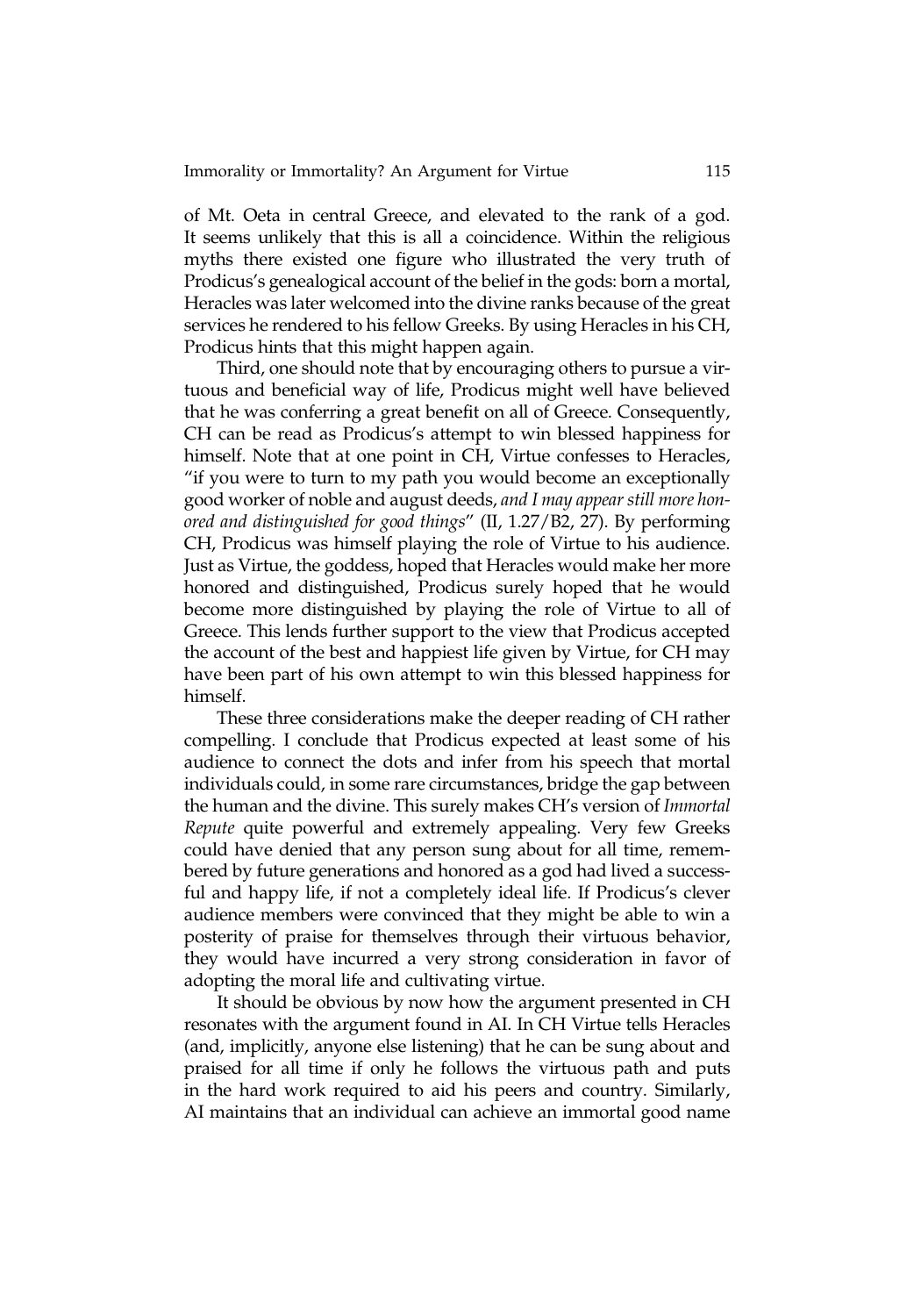after benefiting as many people as possible and acquiring complete virtue. Of course, there are differences between the two versions of the argument. According to the deeper interpretation of CH advanced here, it is in principle possible for supremely virtuous human beings to become revered as gods in posterity. I can find nothing to parallel this exciting suggestion in the AI: the author of the latter text seems content to promise virtuous individuals an undying repute of a more mundane variety. But as tantalizing as Prodicus's suggestion may be, the possibility of winning a literal apotheosis is unnecessary for the argument to succeed. The core of Immortal Repute is the promise of a posthumous reputation, and this is a promise Virtue makes to Heracles on any reasonable interpretation of CH.

I turn now to discuss how successful Immortal Repute is as an argument and what role it played in  $5<sup>th</sup>$  century responses to immoralism. As far as I can see, there are three problems with the argument. First, the argument will only have any psychological traction on those who already care about winning a posthumous fame or, more generally, who care deeply about what happens after their death. All those who were concerned only to make the best of their time on earth, if such people really existed in the  $5<sup>th</sup>$  century, would have denied that a posthumous reputation had any impact on the success or happiness of their life. For this reason, these people would have been unmoved by Immortal Repute. Second, even granting the skeptical account of human psychology presupposed by the author of AI, it is probably unfair to assume that only virtuous individuals can win the sort of reputation required by the argument. We are all familiar with a few questionable and duplicitous characters who somehow manage to be held in high esteem by a great many people. Our own personal experiences make it difficult to believe that no unjust individual can win the sort of reputation that AI and CH assume is only available to genuinely virtuous agents.

Finally, it must be admitted that the short supply of reputation poses a real problem for the argument. Repute, especially in its posthumous variety, is a scarce good. It can only ever be a small minority of individuals who are crowned with the wreath of eternal fame. Neither AI nor CH could guarantee that everyone who followed their advice and cultivated virtue would win the repute that, on their account, confers a sort of immortality and makes a life successful and happy. Some of those who read or heard Immortal Repute presumably would have realized this, and they would have had to weigh the chances of winning an immortal reputation against the possibility that all their hard work would result in naught. A few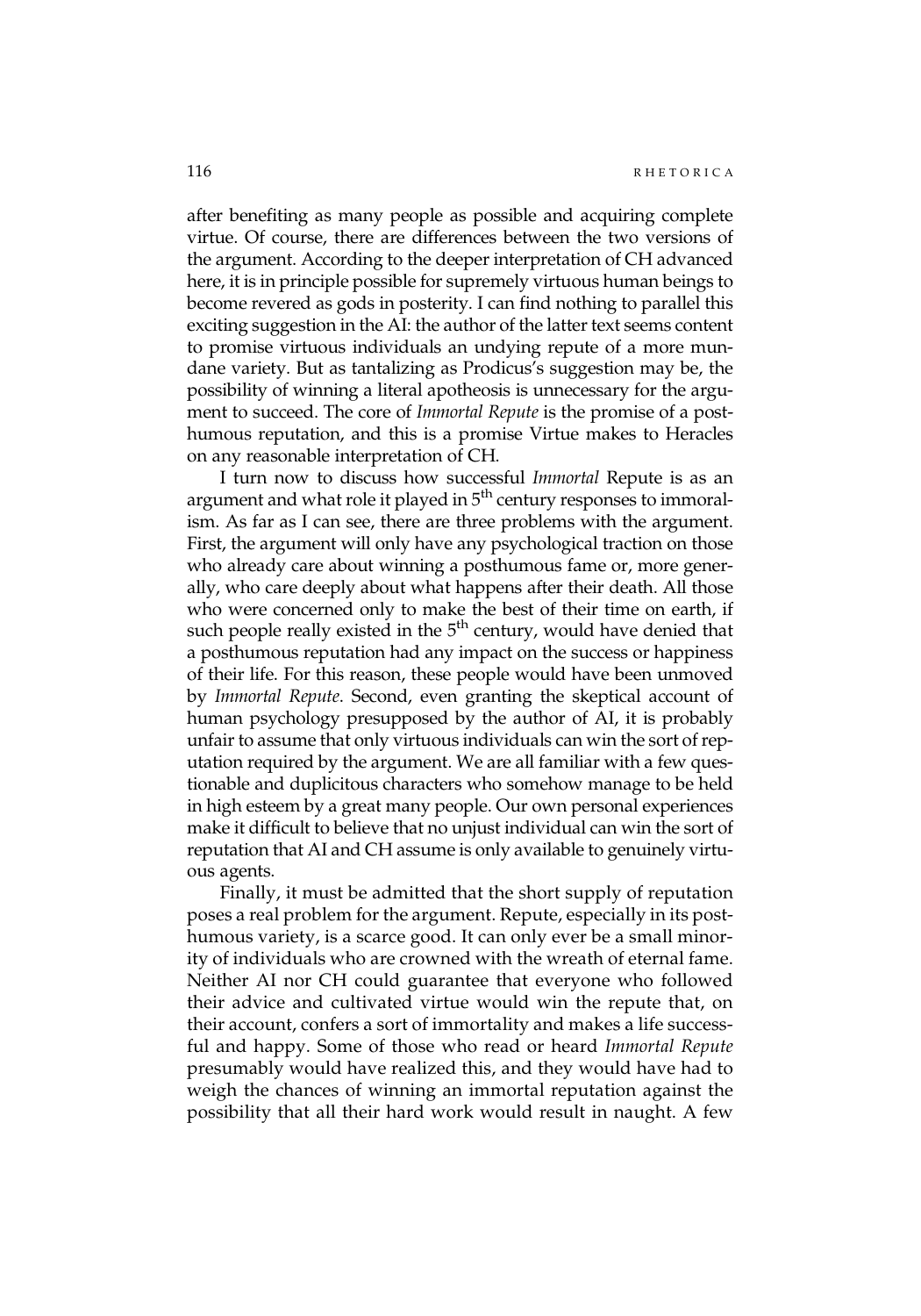might reasonably have decided that their chances were so slim that they would be better off pursuing a different sort of life – perhaps even the life of ease and indulgence praised by Vice or the other champions of immoralism.

The first two problems are serious, and I do not know if the authors of CH or AI could have responded to them in a way that would satisfy readers of this journal. I suspect that both authors simply took it for granted that everyone would care about what people thought about them after they died, and I doubt that they would have had much to say to anyone who sincerely averred that they had no such cares or concerns. Similarly, I doubt that either author would have had anything to say about the second problem. Indeed, I believe it was Plato who later identified the existence of this problem when, in the Republic, he had Glaucon hypothesize a completely vicious agent who nonetheless appears to others as completely virtuous and wins a great reputation on account of his apparent virtue (360e-362c). Much of the philosophic work of the Republic is geared towards showing that even this unjust individual would be miserable, which suggests that no earlier thinker had taken the possibility of such an individual seriously.

I think, though, that our authors would have had something to say about the third problem, and we can see this by taking stock of the context in which the two versions of Immortal Repute were made.

The first thing to note is that AI's response to immoralism is not limited to its presentation of Immortal Repute. The text contains a second argument in defense of the just and moral life, according to which every member of a political community has compelling reason to respect the principles of justice because compliance with these principles is necessary for the well-functioning of the community, upon which the happiness of all citizens depends. Each act of injustice threatens to undermine the cooperative community that everyone, including the unjust agent, requires. For this reason, no one should ever be unjust. Call this argument Political Animals.

In AI, then, we find two different arguments for the same basic conclusion that people must reject the practice of injustice and instead embrace morality in order to live well and be happy. I suggest that neither argument was meant to stand in isolation, but that each was meant to complement and reinforce the other. Whereas Political Animals shows that qua member of a larger community everyone has reason to be just and play fair with others, Immortal Repute shows that qua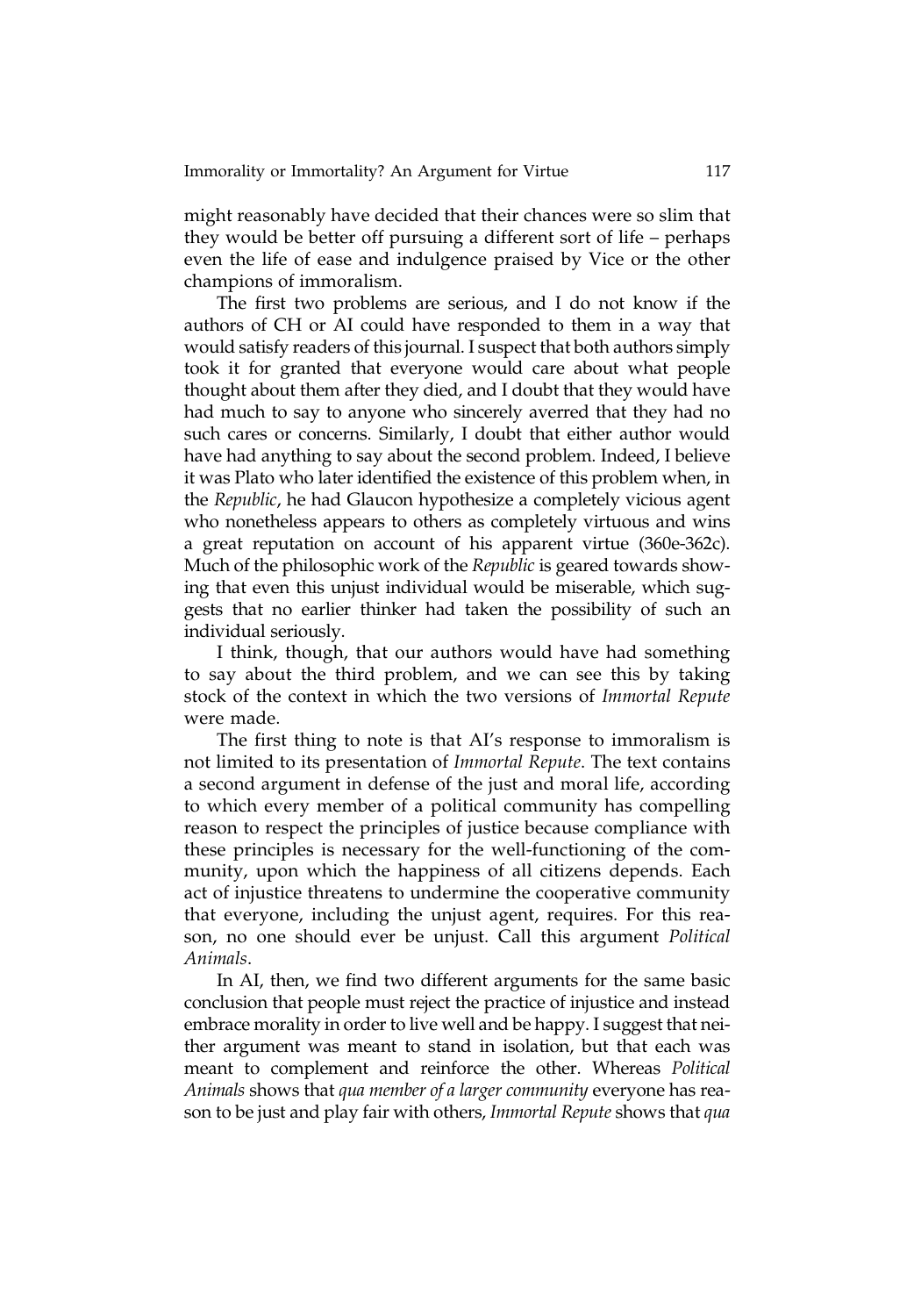self-interested individual even the most capable members of society, who might otherwise reject the conventional rules of morality, have compelling reason to be just and virtuous. The cumulative effect of both arguments is more powerful than the effect of each on their own, and by making both together AI offers an impressive and serious response to the 5<sup>th</sup> century proponents of immoralism.

This is an attractive suggestion, but it raises the question of why CH does not include its own version of Political Animals, or in any case some other argument with a similar import, alongside Immortal Repute. Did Prodicus think that his version of Immortal Repute was sufficient to combat immoralism all on its own? Although any answer to this question must be somewhat speculative, I want to suggest that Prodicus's version of the argument was also offered only as one part of a larger response to immoralism. Consider that in the Memorabilia Socrates presents Prodicus's display-speech as one part of a larger intervention ultimately designed to convince his interlocutor, Aristippus, to moderate his pernicious desires and become a better person. This suggests that Socrates thought that the message of CH, however beneficial, needed to be reinforced or augmented through further measures.<sup>27</sup> This is one piece of indirect evidence suggesting that CH may not have been intended to succeed all on its own. It is vital to remember that Prodicus's work was only an epideixis and was never intended to convey everything the sophist believed. It is likely that in his full teaching he would have provided additional considerations or theories about how to live well and successfully.

I tentatively conclude, then, that the authors of CH and AI offered Immortal Repute as one part of a larger defense of justice, which would have included other arguments and considerations in favor of virtue. This being the case, it was no great loss if some people remained skeptical of Immortal Repute; the defenders of morality had other arrows in their quiver for such hold-outs.

My discussion of the problems facing Immortal Repute was not meant to disparage the argument. Though it is not perfect, I believe that the argument latches on to a deep and enduring feature of human psychology. Even today most of the people we know care deeply about how they will be remembered after their death, if not by the whole world then at least by their children and friends. And many of us know some people who ardently desire to be admired and

 $^{27}$ In the case of Aristippus, the further measures appear to be a discussion of Hesiod's poetry and subjection to the Socratic elenchus (Memorabilia II, 1.1–20).